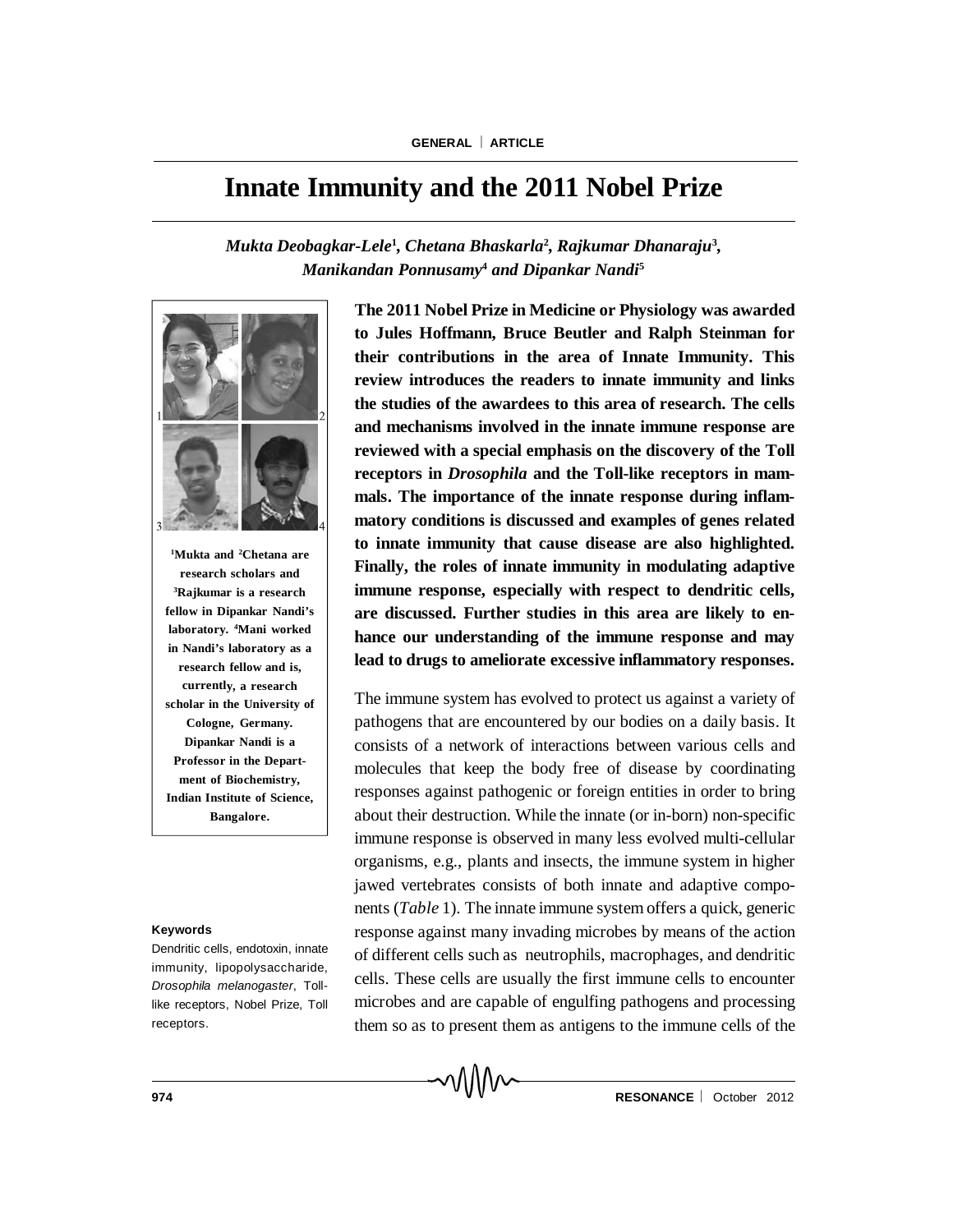| <b>Innate Immune System</b>        | <b>Adaptive Immune System</b>           |  |
|------------------------------------|-----------------------------------------|--|
| Forms the first line of defense.   | Forms the second line of defense.       |  |
| Response is non-specific.          | Pathogen and antigen specific response. |  |
| Exposure leads to immediate        | Lag time exists between exposure and    |  |
| maximal response.                  | maximal response.                       |  |
| No immunological memory.           | Exposure leads to immunological memory. |  |
| Found in nearly all forms of life. | Found only in jawed vertebrates.        |  |
|                                    |                                         |  |

**GENERAL** ¨ **ARTICLE**

adaptive system, namely, B and T lymphocytes. The adaptive immune response, on the other hand, is delayed but displays antigen specificity. In addition, it results in the generation of memory so as to provide greater protection upon subsequent encounters with the antigen. For a detailed review of the adaptive immune response, please refer to our earlier articles [1,2]. Also, see *Box* 1 for a glossary of terms used in this review.

# **Components of the Innate Immune System**

Most pathogens are never encountered by the immune cells because their entry is restricted by a variety of anatomical barriers, comprising of the epithelial surfaces, that constitute the first line of defence of the body. There are several mechanisms involved in this process: sweat, organic acids and microbial flora present on the skin as well as the renewal of the outer skin layer every few days. The surfactant proteins in the mucus, that lubricates the nasopharynx, are an example of the anatomical and physiological barriers that keep a large number of potential pathogens at bay. Other examples are bile salts, acidic pH in the stomach and the gut flora in the gastrointestinal tract. Additionally, the secretions from various glands (e.g., lysozyme in tears) as well as the production of anti-microbial peptides (AMPs) by skin epithelial tissue and other cells are important in innate defence mechanisms. AMPs are a class of conserved small peptide molecules such as defensins and cathelicidins, which are important in innate immunity and have diverse functions: disruption of microbial cell

MM

# **Table 1.**

Differences between the innate and adaptive immune systems.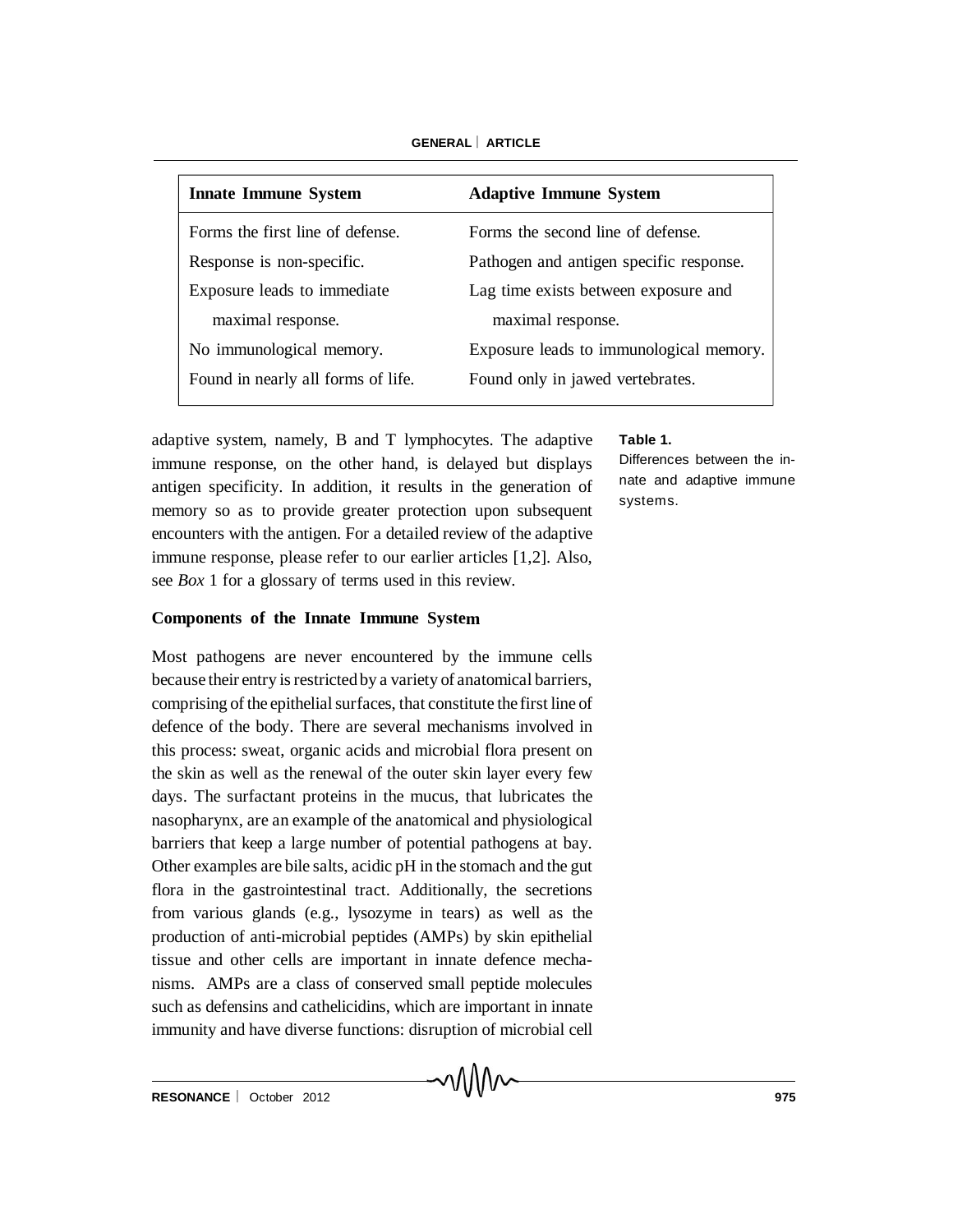#### **Box 1. Glossary of Terms**

**Antigen:** A substance that evokes an immune response, either humoral (e.g., antibody) or cell mediated (e.g., T cells).

**Anti-microbial peptide**: Small peptides secreted by epithelial and immune cells that lead to destruction of microorganisms.

**APCs**: Antigen presenting cells, e.g., dendritic cells, macrophages, B cells, that display peptides (self and microbe-derived) together with Major Histocompatibility Complex (MHC) encoded molecules on the cell surface.

**Complement activation**: A cascade-like process by which the complement molecules, upon activation, are enzymatically cleaved, resulting in the killing of the target cell.

**Cytotoxic**: That which kills or has the capacity to kill a cell.

**Inflammation**: A biological response characterized by an influx of immune cells and molecules that result in redness, warmth, swelling and pain as a result of infection, irritation, or injury.

LPS: Lipopolysaccharide, also known as endotoxin, is present in the outer membrane of Gram negative bacteria.

**NF**N**B**: Nuclear factor kappa B, a transcription factor important for immune and inflammatory responses.

**Opsonization**: The process of coating of an antigen with antibodies or MBL so as to target it for phagocytosis or complement mediated lysis.

**PAMPs**: Pathogen associated molecular patterns are molecular motifs or signature patterns conserved in groups of microbes.

**Phagocytosis**: The engulfment or internalization of particles or microbes by phagocytic cells, e.g. ,neutrophils, macrophages.

**PRRs**: Pathogen recognition receptors are protein molecules that are capable of recognizing PAMPs, e.g., TLRs.

**RNI**: Reactive nitrogen intermediates are nitrogen based free radical molecules, e.g., nitric oxide.

**ROS**: Reactive oxygen species are chemically reactive free radical molecules containing oxygen, e.g., superoxide, hydrogen peroxide.

**Sepsis**: A condition characterized by a systemic, exacerbated, uncontrolled inflammatory response.

membranes and inhibition of microbial metabolism, eventually resulting in death of microbes. Psoriasin, for example, is an AMP produced by skin epithelial cells that effectively kills *Escherichia coli*, but not *Staphylococcus aureus*. Thus, the first line of protection from pathogens consists of physical, chemical and biological barriers that function together to restrict or block the entry of microbes.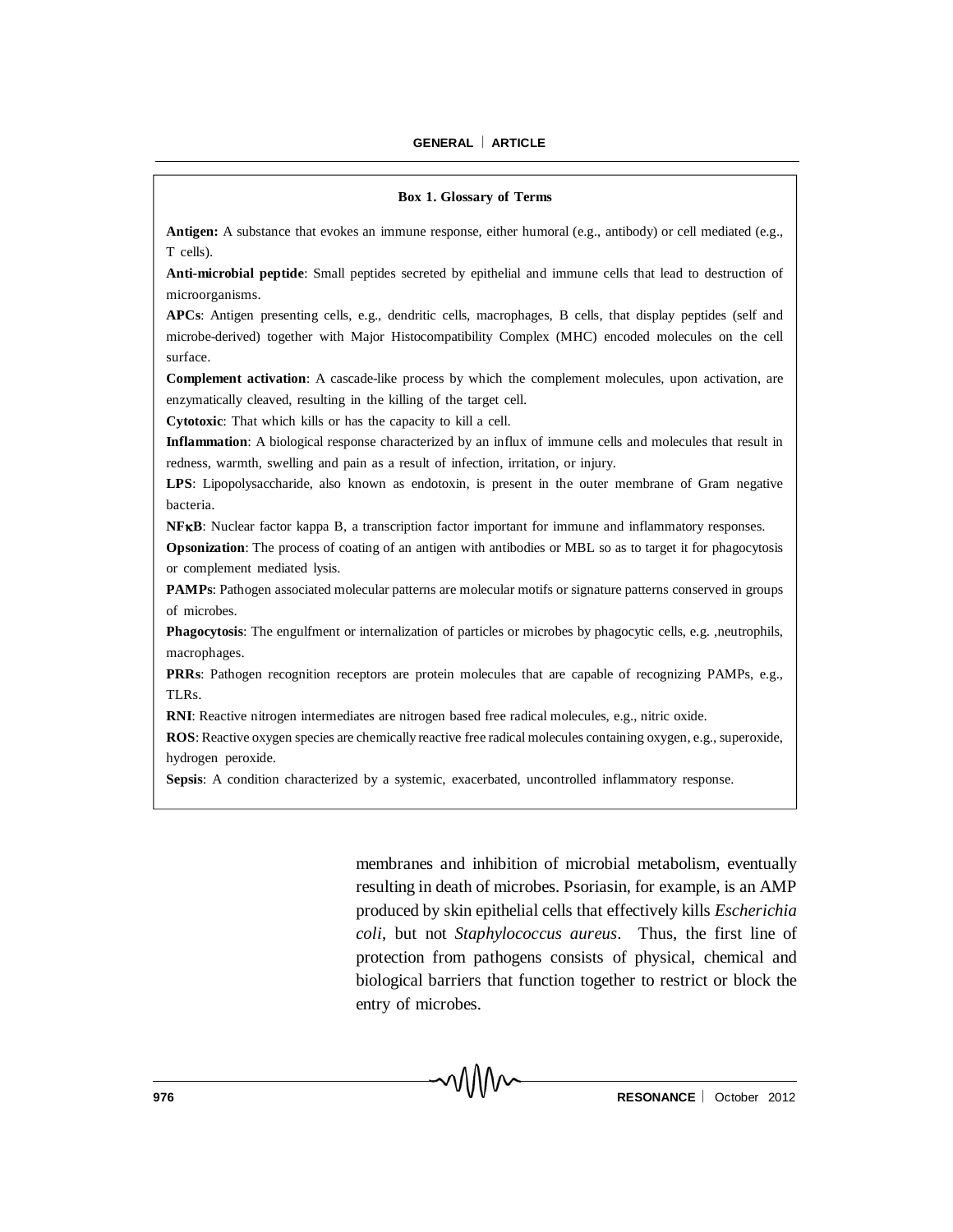#### **Cells of the Innate Immune Response**

Only those microbes that breach epithelial barriers are encountered, recognized by the cells of the innate and adaptive immune system and are eventually destroyed. In *Drosophila*, haemocytes have phagocytic activity while, in mammals, neutrophils (large granulocytic blood cells that contain a multilobed nucleus) are often the first cells of the innate immune system to encounter an antigen. Their primary response is to phagocytose (engulf or eat up) and destroy the pathogen. During infections, the host produces factors that greatly increase the numbers of neutrophils in blood which is often useful for diagnosis of infections. Other innate system cells that are capable of phagocytosis and degradation of the pathogenic agent are macrophages and dendritic cells. Macrophages are present mainly in tissues while monocytes are present in the blood; they are amoeba-like and form phagolysosomes where the invading microbe is destroyed. Dendritic cells are present in the skin and on other body surfaces such as the stomach, gut, nose, and lungs, and function mainly as antigen-presenting cells. This means that, upon encountering a microbe, they phagocytose it and process and present the antigens from the engulfed microbe to other cells of the immune system so as to initiate a subsequent specific adaptive response. Another cell type that is important for innate immune functions is the natural killer cell, a type of large lymphocytic cell that has cytotoxic potential and can kill infected or transformed host cells. In fact, lack of natural killer cells in mice and humans correlates with increase in occurrence of tumours and susceptibility to some viruses.

#### **Phagocytosis**

Once an invading microbe is encountered, a number of processes are activated by the innate immune system: phagocytosis, complement activation, inflammation, etc., (*Figure* 1). These are meant to non-specifically target the invading microbe and eliminate it from the host system. In animals, one of the initial responses to the presence of a foreign agent is engulfment or phagocytosis. The role of phagocytes in engulfing invading microbes was first

During infections, the host produces factors that greatly increase the numbers of neutrophils in blood which is often useful for diagnosis of infections.

Another cell type that is important for innate immune functions is the natural killer cell, a type of large lymphocytic cell that has cytotoxic potential and can kill infected or transformedhost cells.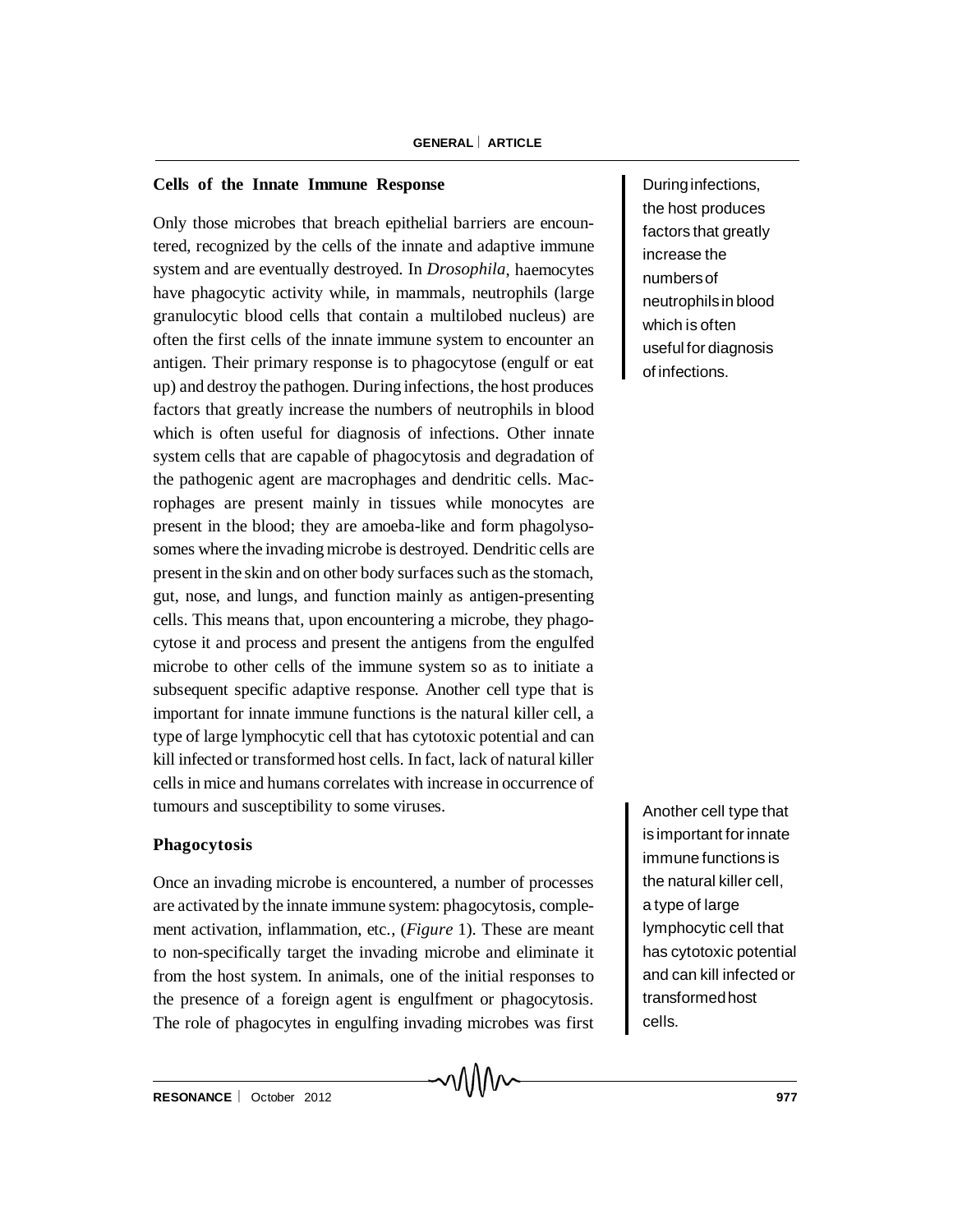**GENERAL** ¨ **ARTICLE**



**Figure 1.** Different consequences upon microbial entry into the host. This involves binding to antimicrobial peptides, mannose binding lectin or C-reactive proteins, followed by opsonization, phagocytosis and complement activation. These processes result in lysis of invading microbes and dendritic cell mediated activation of the adaptive response.

**Figure 2.** Elie Metchnikoff studied the role of phagocytosis and was awarded the 1908 Nobel Prize in Physiology or Medicine for his studies on cellular immunity.



observed by Elie Metchnikoff, who was awarded the Nobel Prize for his contributions to cellular immunity in 1908 (*Figure* 2). Tissue macrophages, neutrophils and dendritic cells can initiate this process because they bear conserved pattern recognition receptors (PRRs) on their cell surfaces that can recognize pathogen-associated molecular patterns (PAMPs). The term pathogen used in PRRs or PAMPs can be misleading as they recognize microbes (some may be pathogens) or microbial constituents. Upon binding of the appropriate ligands (microbe or microbial component) to PRRs, signals are sent to surrounding cells, indicating the presence of an invader. These signals comprise of chemical factors such as chemokines, prostaglandins, bradykinins, leukotrienes, serotonin, etc., that initiate inflammatory signalling. In addition, these are also accompanied by a state known as acute phase response, wherein, concentrations of specific proteins in plasma are elevated due to enhanced secretions from the liver.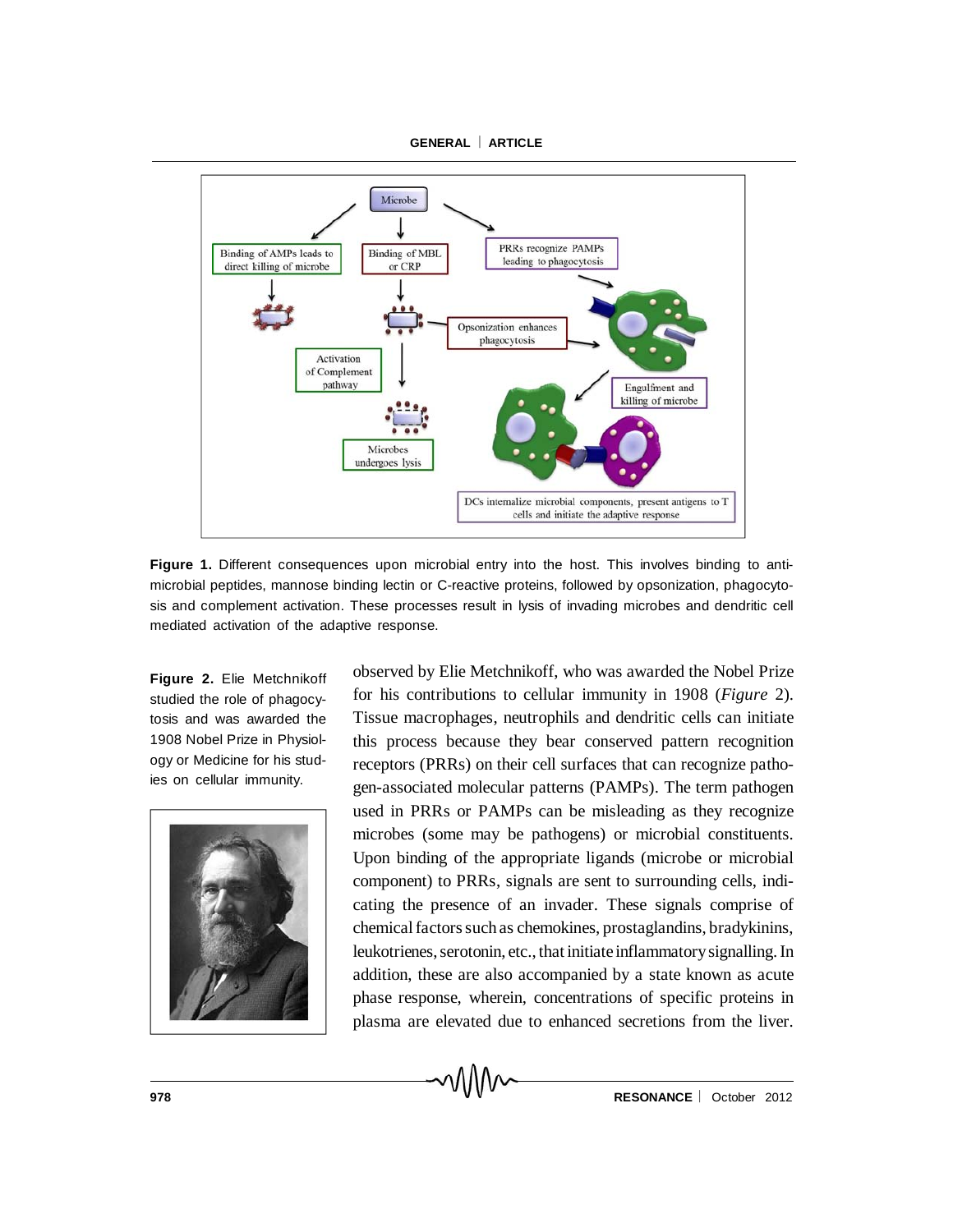These include the positive regulators of the inflammatory response: C reactive protein (CRP), mannose binding lectin (MBL), coagulation factors, complement factors, cytokines such as interleukin 1 (IL 1) ( $\alpha$  and  $\beta$ ), IL 6, and tumour necrosis factor  $\alpha$  $(TNF\alpha)$ . Inflammation, characterized by swelling, redness, heat and pain, thus serves as a signal that an invading microbe is present within the host's system.

The surface of the invading microbes is coated with molecules involved in innate immunity, e.g., MBL binding to mannose residues or binding of CRP to phosphorylcholine present on microbe surfaces, which results in molecular tagging for destruction of microbes (*Figure* 1). This process, known as opsonization, increases the ability of host cells to phagocytose the tagged microbes. In fact, deficiency of MBL leads to defects in phagocytosis, which is known as 'common opsonic defect' and results in recurring infections in affected children. Also, this coating may lead to the activation of the complement pathway so as to lyse these microbes. The complement system consists of an array of about twenty globular proteins present in serum and other body fluids, that gets activated upon binding with an antibody-antigen complex (classical pathway) or in the presence of microbial components (alternate pathway) or dueto presentation of opsonised entities (lectin pathway). Upon activation of their enzymatic activities in a cascade-like manner, the complement proteins together lead to the formation of membrane attack complexes that drill holes into the cell membrane and cause osmotic lysis of invading microbes.

Along with the inflammatory and complement activation responses, upon recognition of the presence of an invading microbe, many phagocytic cells rush to the site of inflammation and bind the pathogenic agent. The phagocyte's membrane surrounds the pathogen and engulfs it within a membrane enclosed phagosome. This sub-cellular structure undergoes acidification and fuses with an organelle called the lysosome. Upon fusion, lysozyme, proteases, peptidases, hydrolases and defensins from the lysosome are released into the phagolysosome and the en-

า\\\\∧

The complement system consists of an array of about twenty globular proteins present in serum and other body fluids, that gets activated upon binding with an antibody-antigen complex (classical pathway) or in the presence of microbial components (alternate pathway) or due to presentation of opsonised entities (lectin pathway).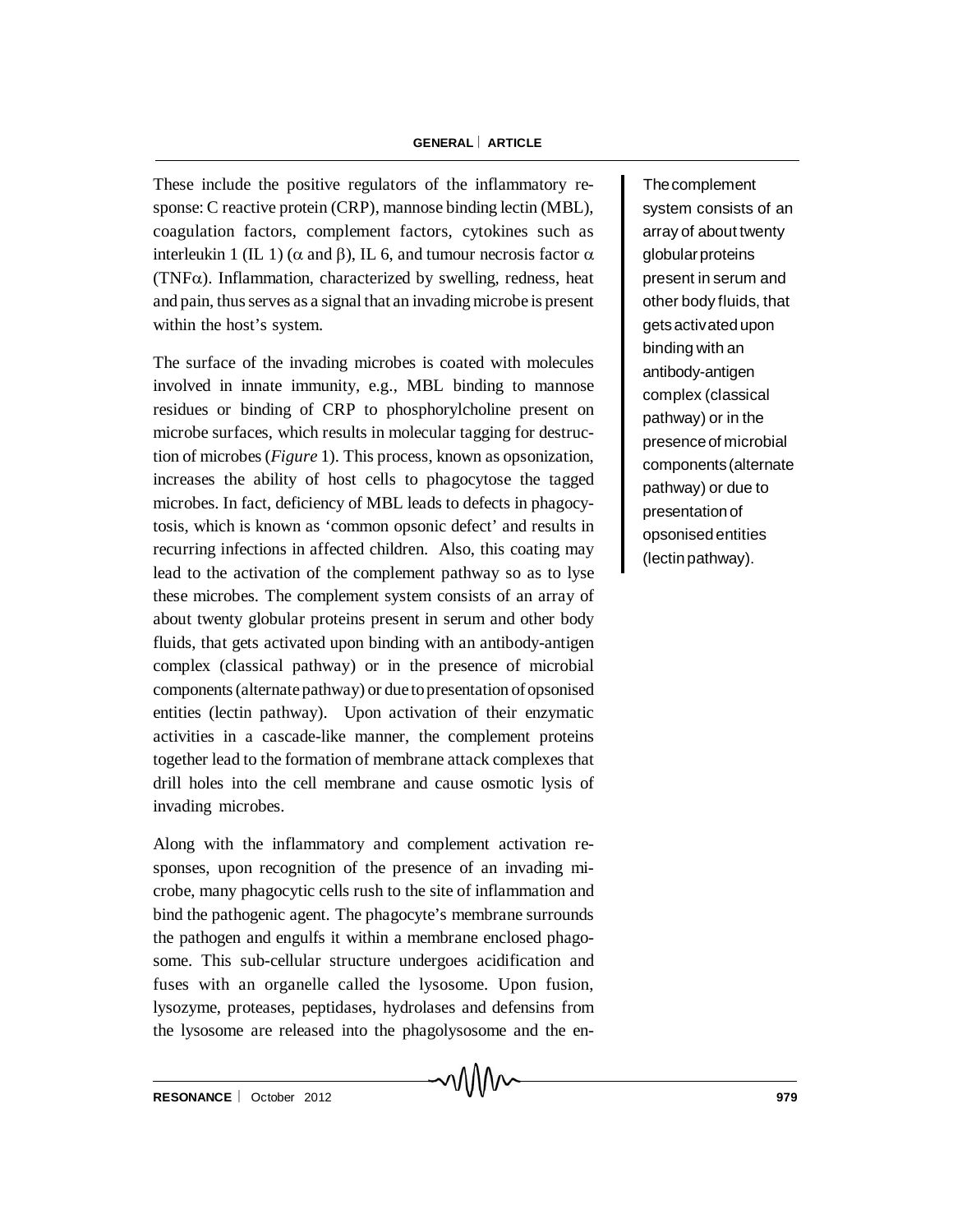Phagocyteshave another tool in their arsenal, namely a means to generate anoxidative burst that can destroy the engulfed microbe.

gulfed microbe is degraded. Some peptides derived from the degraded microbe also bind to major histocompatibility complex (MHC)-encoded class II molecules and are presented by macrophages and dendritic cells to T cells.

# **Free Radicals**

Additionally, phagocytes have another tool intheir arsenal, namely a means to generate an oxidative burst that can destroy the engulfed microbe. Upon activation, an enzyme complex, the NADPH oxidase complex, is assembled on the cell surface membrane of the phagocytes and produces superoxide. In fact, people with mutations in the genes of the NADPH oxidase complex are prone to suffer from recurrent infections, resulting in 'chronic granulomatous disease'. These patients are unable to resolve the granulomas formed due to ineffective clearance of engulfed microbes. In addition, macrophages express nitric oxide synthase 2 (Nos2) which leads to the production of nitric oxide (NO). The combination of NO and superoxide  $(O_2^-)$  produces peroxynitrite (ONOO–) which is a highly effective anti-microbial agent. Phagocytes produce chemicals such as hydrogen peroxide, hydroxyl radicals, and hypochlorite that can also kill microbes.

# **Cytokines and Chemokines**

MM

Phagocytes also secrete chemo-attractants, such as cytokines and chemokines, which initially attract neutrophils and later monocytes and dendritic cells to the site of infection. For example, IL8 recruits neutrophils. The chemokine receptor, Ccr5 plays an important role in the invasion of cells by the HIV virus that causes AIDS. Some pro-inflammatory molecules, e.g., IL 1 ( $\alpha$  and  $\beta$ ), IL 6, and TNF  $\alpha$ , trigger a rise in body temperature leading to fever, which lowers the division of invading microbes. Other cytokines, such as interferons  $\alpha$ ,  $\beta$  and  $\gamma$  (Ifn $\alpha$ , Ifn $\beta$  and Ifn $\gamma$ ), are released by host cells that are infected with viral, bacterial or fungal pathogens or in the presence of tumours and they have profound anti-viral, anti-tumour and immune-modulatory functions. The combination of interferon  $\alpha$  along with an anti-viral drug is used to

Phagocytes also secrete chemoattractants, such as cytokines and chemokines, which initially attract neutrophils and later monocytes and dendritic cells to the site of infection.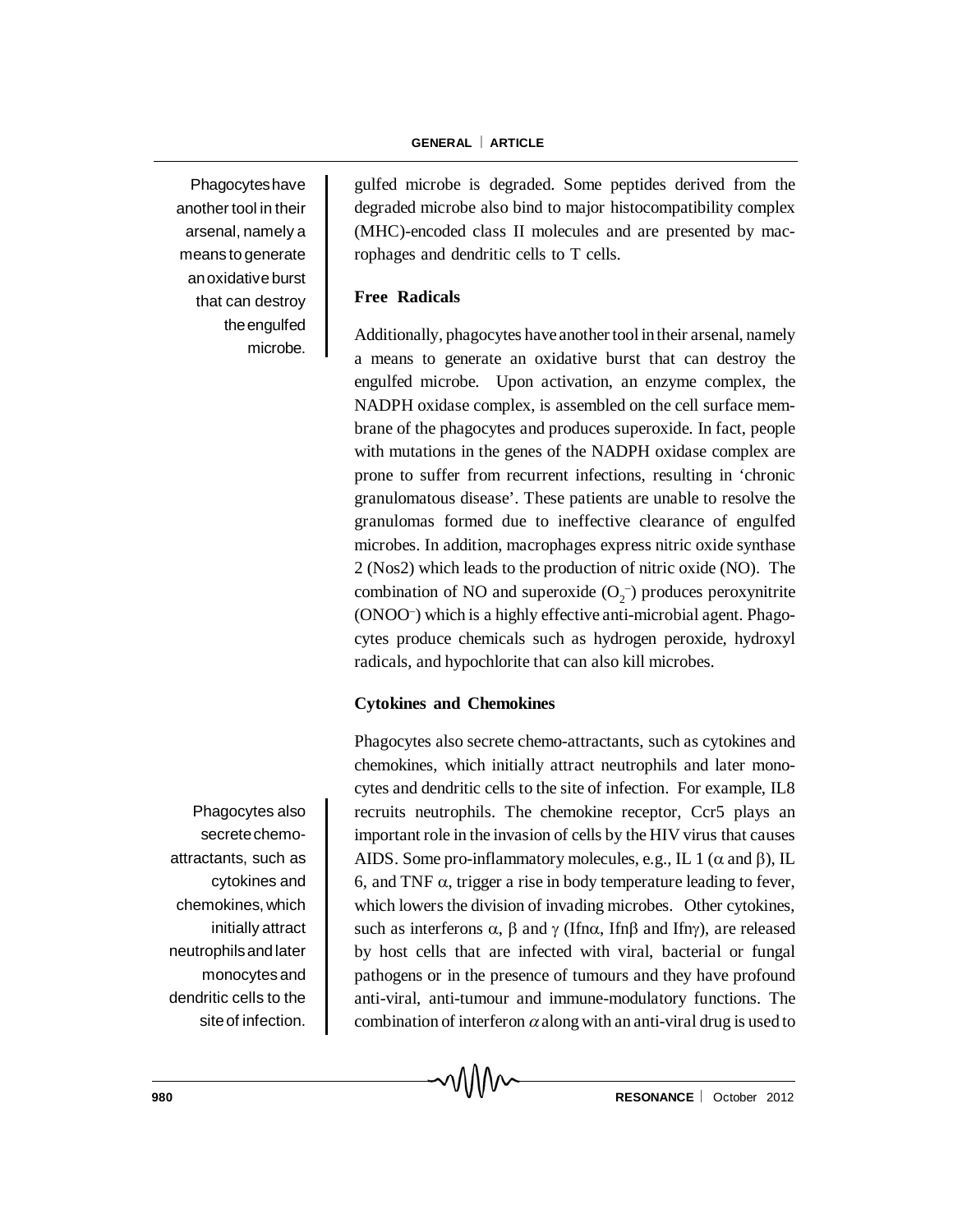| <b>Inflammatory Responses</b>             |                                                      |                                                                                                              |  |  |
|-------------------------------------------|------------------------------------------------------|--------------------------------------------------------------------------------------------------------------|--|--|
| <b>Protective</b>                         |                                                      | Harmful                                                                                                      |  |  |
| <b>Microbial</b><br>constituents          | <b>Endogenous</b>                                    | Sepsis/Septic shock                                                                                          |  |  |
| LPS<br>Poly I:C<br>CpG hypomethylated DNA | Urate crystals<br>Dead cells<br>Cholesterol crystals | Elevated cytokine amounts<br>High fever<br>Low blood pressure<br>Increased heart beat<br>Multi organ failure |  |  |

treat infections caused by hepatitis B virus. Ifn $\beta$  reduces inflammation and is used to treat patients suffering from multiple sclerosis. Mice or humans lacking Interferon  $\gamma$  or its receptor are very susceptible to intracellular infections, e.g., *Mycobacterium tuberculosis*, *Salmonelle typhi* etc., revealing the importance of this cytokine in host defence.

**Table 2.** Consequences of inflammatory responses.

It may be important to point out that the innate response is useful to the host to initiate responses that protect it from microbes, microbial constituents, dead host cells, endogenous cholesterol, uric acid, etc.; however, an unregulated response may be harmful due to the excessive production of free radicals and cytokines (*Table* 2).

# **Toll Receptors**

Interestingly, the initiation of innate response depends upon the appropriate recognition of microbes and PAMPs by the correct PRR. These receptors are actually a kind of molecular sensor system that conveys the presence of microbes or microbial constitutents to components of the immune system. Such receptors, or sensors, are most often membrane-bound and are expressed on the surface of a cell though a few types are also present in soluble form in body fluids (e.g., complement components, MBL) or within intracellular compartments. These can be broadly classified into either endocytic PRRs (C-lectin type mannose and

MM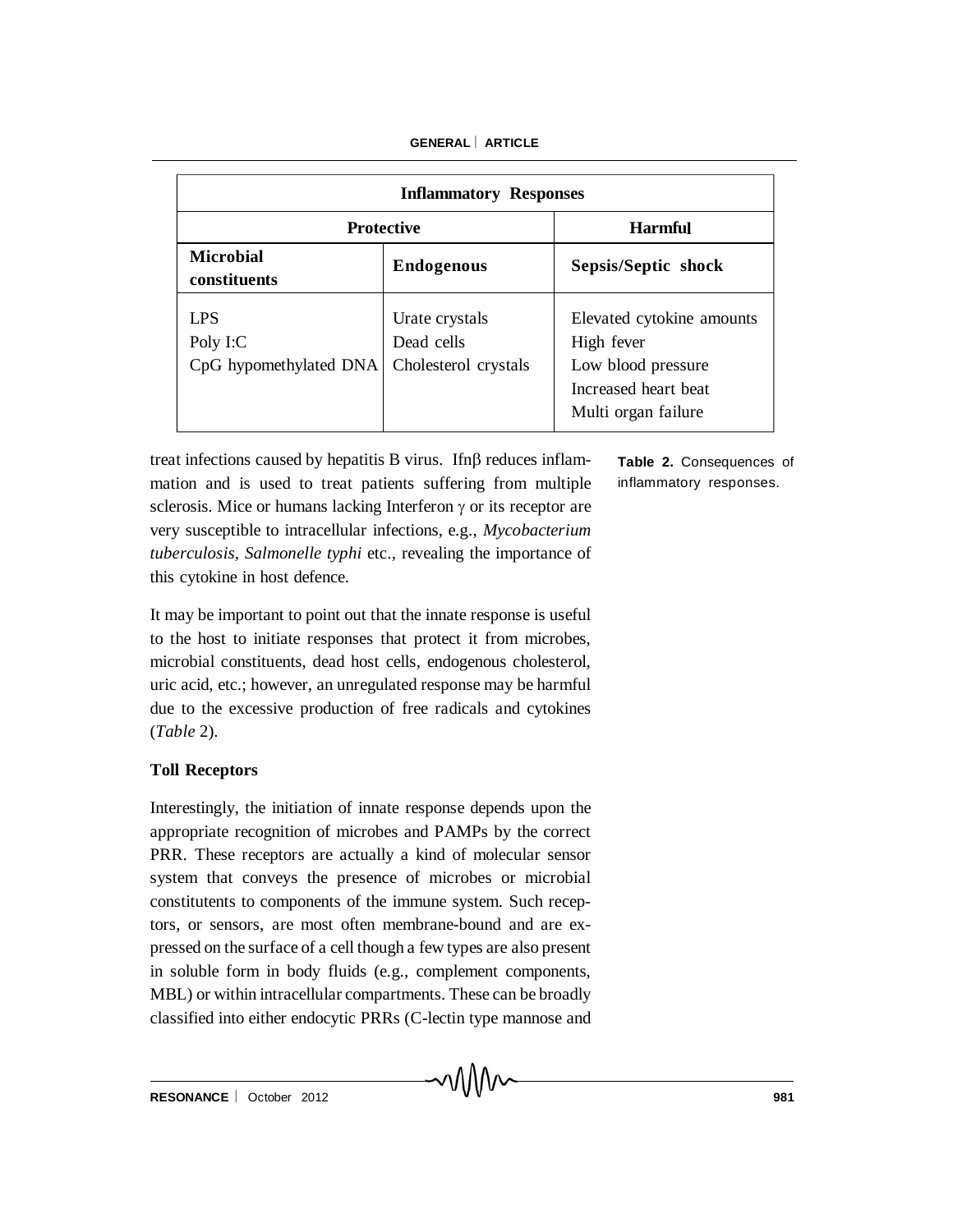TheTollreceptor wasfirst discovered in *Drosophila melanogaster* as a transmembrane receptorinvolvedin dorsal–ventralaxis formation.

glycoprotein/glucan receptors) or signalling PRRs (e.g., Toll receptors). Of these, the cell surface Toll and Toll-like receptors (TLRs) and the cytoplasmic nucleotide-binding oligomerization domain (NOD) containing receptors are important in innate immunity. The NODs are characterized by N-terminal caspase recruitment domain, a middle NOD domain and a C-terminal leucine rich repeat (LRR) containing domain. NOD1 and NOD2 bind to break down products of peptidoglycan degradation. In fact, mutations in NOD2 result in manifestations of Crohn's disease, an extremely painful inflammatory disease of the bowel.

TheToll receptor was first discovered in *Drosophila melanogaster* as a transmembrane receptor involved in dorsal–ventral axis formation. The 'scrambled anatomy' of the mutant flies led to its name, Toll, which means 'cool' in German slang. Subsequently, Jules Hoffmann's laboratory in France found these mutants to be highly susceptible to *Aspergillus fumigatus,* whereas wild-type flies were less sensitive to the fungus. Interestingly, the Toll mutants are not sensitive to infection with *Escherichia coli* or other Gram negative bacteria. Further experiments revealed the existence of two pathways in *Drosophila*, which are required for immunity: Toll and Imd (immune deficiency). Toll is involved in resistance to Gram positive bacteria and fungi, whereas Imd is involved in encoding resistance to Gram negative bacteria.

### **Jules A Hoffmann**

Jules Hoffmann, Emeritus Senior Researcher at CNRS and Professor at the Université de Strasbourg, France was born in Luxembourg and derived his enthusiasm for studying insects from his father, an entomologist. During his studies at the University of Strasbourg, France, he joined Prof. Pierre Joly's laboratory that studied hormone regulation in grasshoppers. Although experiments involving transplantation of organs were regularly performed under septic conditions, the grasshoppers did not get infected. This observation triggered Hoffmann's curiosity on the anti-microbial defence system in insects. It was known that AMPs are produced but the molecular details of the receptors or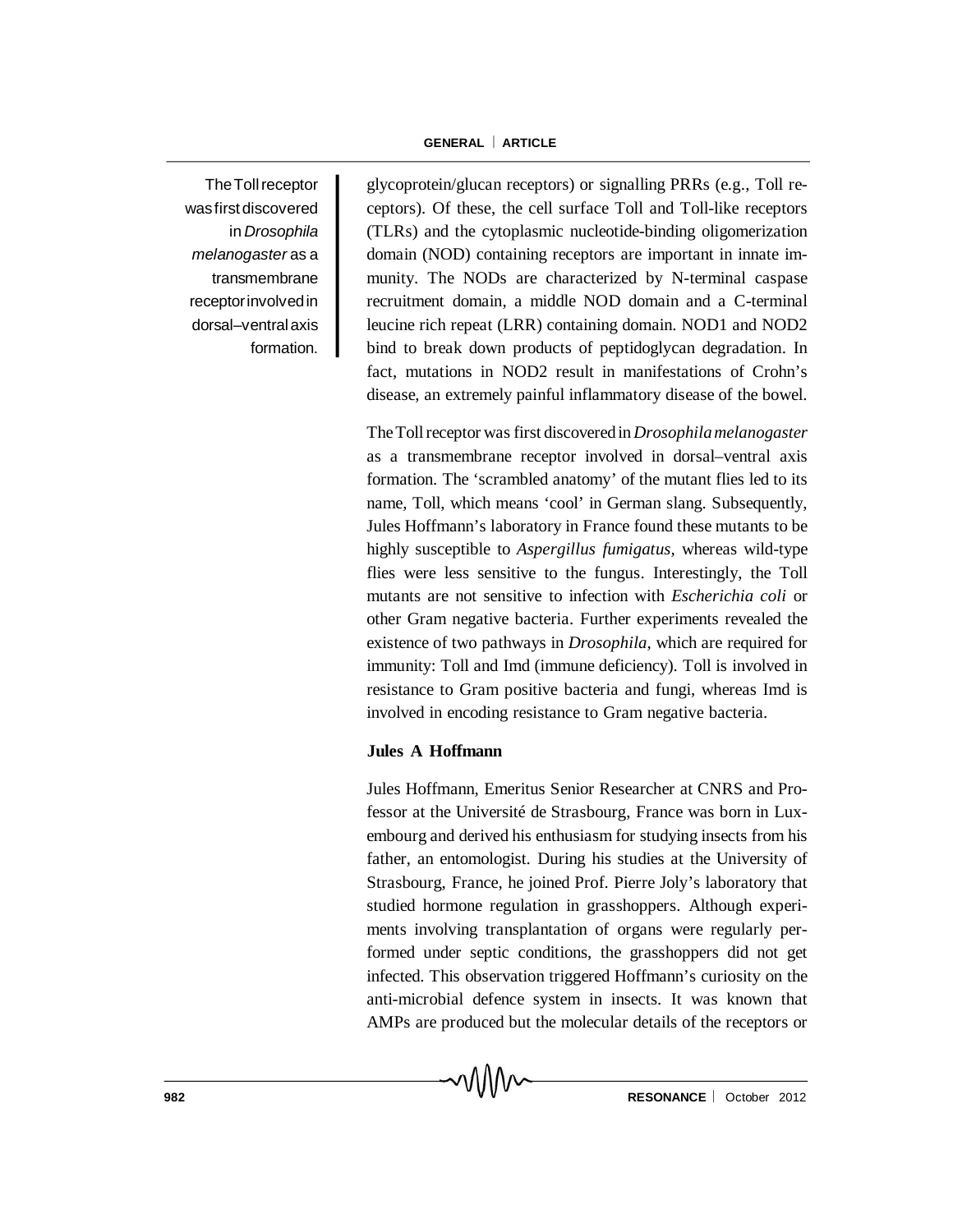signalling pathway that triggered the production of AMPs were not known. This was the key question that he set out to understand. An important factor was his decision to move from the study of grasshoppers to *Drosophila* as the genetics and molecular tools in the latter were well known and readily available. Initial work was focussed on setting up infection studies in *Drosophila*, and potent antimicrobial activities that peaked within 24 hr of infection were detected. The majority of the antimicrobial activities were due to the secretion of AMPs by the fat body in *Drosophila*, which is the mammalian equivalent of the liver. Hoffmann's laboratory identified a 44 amino acids long peptide known as Drosomycin which is responsible for anti-fungal immunity. The promoter of the gene encoding drosomycin contains sites for the transcription factor (NFKB) nuclear factor kappa light-chain enhancer of activated B-cells which is activated by the Toll receptor. Subsequently, studies showed that the Imd pathway increases the production of another AMP known as dipterin, which is active against Gram negative bacteria [7].

The pathways of activation of Imd and Tolls are distinct: Imd, a death domain containing intracellular adaptor protein, is activated via the binding of peptidoglycan, present in Gram negative bacteria, with a peptidoglycan recognition protein (PGRP)-LC, a transmembrane receptor. Interestingly, Gram negative bacteria contain diaminopimelic acid (DAP) in the third position, whereas most Gram positive bacteria contain Lysine in this position. These differences are recognized by peptidoglycan recognition proteins (PGRPs) and peptidoglycan from Gram positive bacteria are sensed by PGRP-SA and PGRP-SD. Fungal glucans are sensed by glucan-binding proteins (GNBP). Sensing of the presence of Gram positive bacteria or fungi results in the activation of serine proteases which cleave the cytokine spätzle. This ligand of the Toll receptor is a neurotrophin family member. Spätzle is secreted as a precursor polypeptide which needs to be cleaved by a cascade of different serine proteases before activation. Despite the differences in activation of the two main immune receptor pathways in *Drosophila*, the basic intracellular signal transduction

MM

Hoffmann's laboratory identified a 44 amino acids long peptide known as Drosomycin which is responsible for antifungal immunity.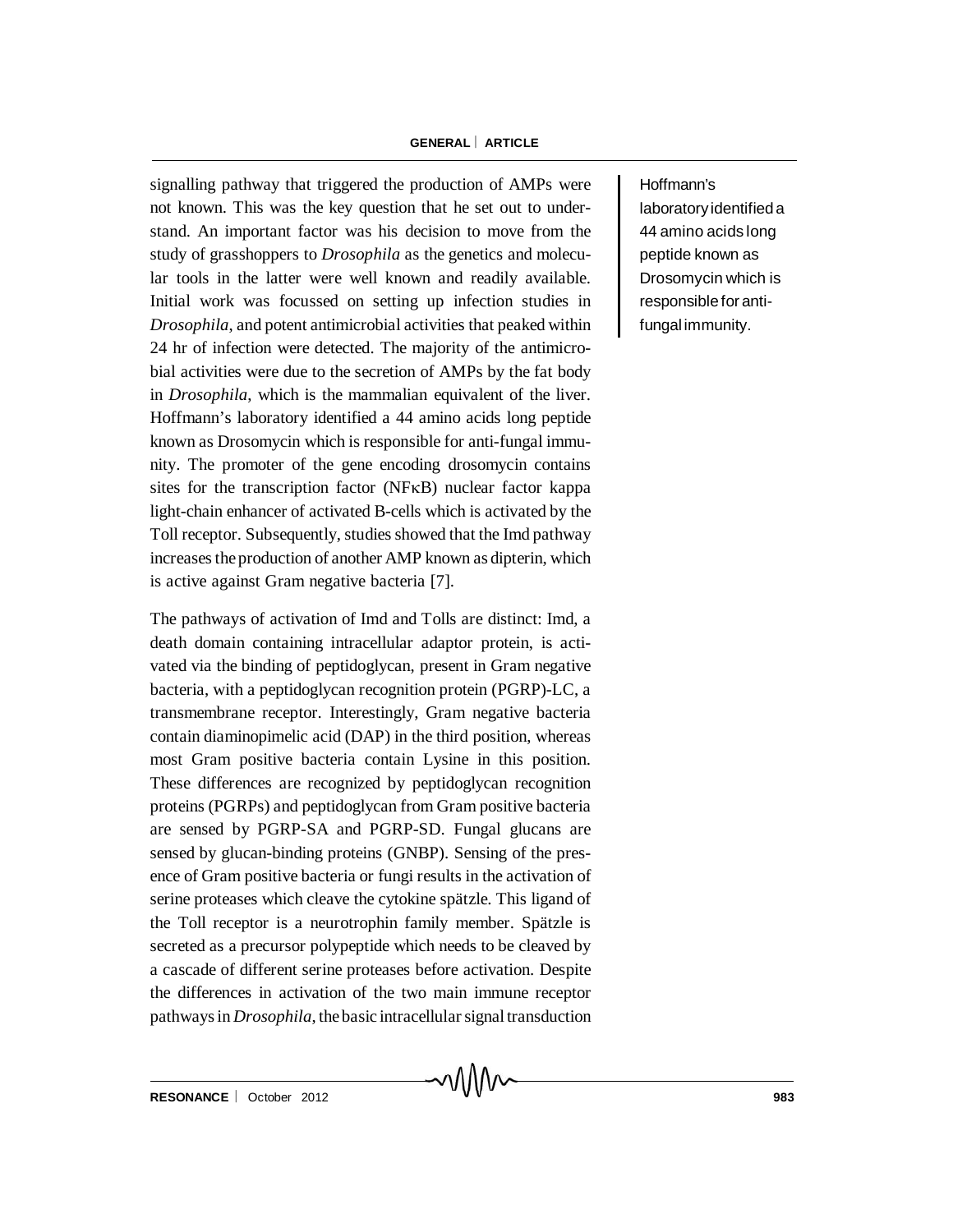pathway is conserved (although the individual players may be different) between these pathways (*Table* 2).

In response to invading microbes, one of the main defence processes of *Drosophila* involves the production of AMPs, which are secreted in the hemolymph and lyse invading microbes by forming pores in their cell walls. There are nine receptors that belong to the Toll family in *Drosophila* and Toll receptor 9 has the closest resemblance to the mammalian TLR with an extracytoplasmic domain of LRRs and an intra-cytoplasmic domain that is homologous to the mammalian IL1 receptor. The remaining eight members are likelyto play roles during development. Binding of dimeric and cleaved spätzle activates the Toll receptor and leads to dimerization of Toll and its Toll/Interleukin-1 Receptor (TIR) domain. This in turnleads tothe formation of a complex comprising of the adaptor protein MyD88, Tube (a death domain-containing protein) and Pelle (an IL1 receptor kinase family member). This leads tothe phosphorylation and degradation of cactus, an ortholog of the inhibitor of  $\kappa$ B (I $\kappa$ B) followed by the translocation of NF $\kappa$ B into the nucleus (dorsal in embryo and dorsal-related immunity factor known as DIF in adults). The NFKB protein known as Relish is the main transcription factor involved in the Imd pathway. The phosphorylation of Relish occurs via the activation of the TGFBactivated kinase  $1 (TAK1)$  and  $I \kappa B$  kinase (IKK) complex. TAK1 also activates the c-Jun N-terminal Kinase (JNK) pathway. Following cleavage by the caspase, Dredd, the carboxy terminal fragment remains in the cytosol whereas the amino terminal transcriptional regulatory domain of Relish translocates into the nucleus and induces the expression of several genes, including Dipterin [4].

### **Toll-Like Receptors (TLRs)**

As Hoffmann's studies were beginning to be known, C Janeway's laboratory (*Figure* 3) isolated a human ortholog of the Toll receptor, later known as Toll-like receptor (TLR)-4 [8]. Importantly, activation of TLR4 lead to NFKB translocation into the nucleus, similar to the Toll pathway in Drosophila, and led to

**Figure 3**. Charles A Janeway predicted the role of bacterial components in stimulating the innate immune response which, in turn, affects adaptive immunity. In addition, work from his laboratory showed the functional roles of mammalian TLRs.

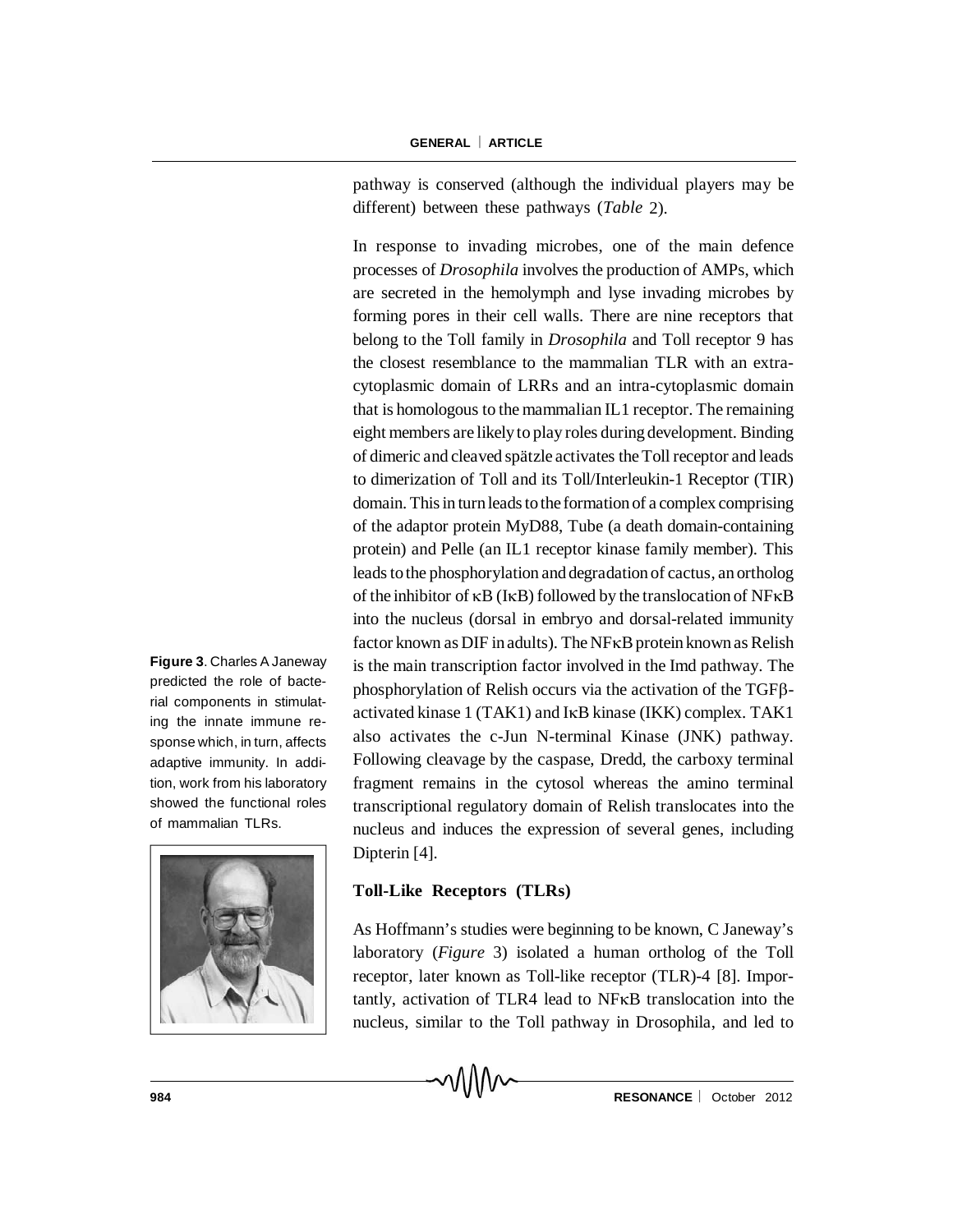increased cytokine production and upregulation of ligands for costimulatory receptors, which are required for optimal T cell activation. This aspect was important as it clearly demonstrated a link between the innate and the adaptive immune response. It also revealed the importance of a proper environment (presence of microbes or microbial constituents) for generating immune responses so as to reduce the risk of autoimmunity. Further studies have shown that basic signal transduction for Toll and TLRs are also conserved between *Drosophila* and humans (*Table* 3), demonstrating conservation of the innate response.

The identification of the natural ligand of TLR4 to be a microbial cell wall constituent known as lipopolysaccharide (LPS), commonly known as endotoxin, came from Bruce Beutler's laboratory who demonstrated that a mutation in *Tlr4* is responsible for the lack of responsiveness of the *Lps* strain of mice to endotoxin [9]. LPS consists of polysaccharide and a lipid part and the latter is important for mediating its biological effects. Richard Pfeiffer, a student of Robert Koch<sup>1</sup> (well known for his studies on *Mycobacterium tuberculosis*; Nobel Laureate in 1905), coined the

<sup>1</sup> See *Resonance*, Vol.11, No.9, 2006.

**Table 3.** Conservation of innate receptor pathways in *Drosophila* and humans.

| Ligand               | <b>Spaetzle</b>                                                        | <b>PGN</b><br>(Peptidoglycan in<br>gram negative<br>bacteria)       | <b>LPS</b>                                                             |
|----------------------|------------------------------------------------------------------------|---------------------------------------------------------------------|------------------------------------------------------------------------|
| Receptor             | Toll                                                                   | PGRP-LC                                                             | TLR4                                                                   |
| <b>Adaptor</b>       | MyD88                                                                  | Imd                                                                 | MyD88                                                                  |
| <b>Kinases</b>       | Pelle Kinase                                                           | TAK 1<br><b>IKK</b> complex                                         | IRAK, TAK1<br><b>IKK</b> complex                                       |
| <b>Transcription</b> | $Cactus/NF-KB$<br>NF-KB (Dorsal,<br>Dorsal related<br>immunity factor) | $NF$ - $\kappa$ B (Relish)<br>NF- <sub>KB</sub> (cleaved<br>Relish) | $NF$ - $\kappa$ B, $I\kappa$ B<br>$NF - \kappa B$<br>(p65/p65)         |
| <b>Response</b>      | Increase in AMP<br>e.g., Drosomycin                                    | Increase in AMP<br>e.g., Diptericin                                 | Increase in cytokines,<br>costimulatory ligands,<br>phagocytosis, etc. |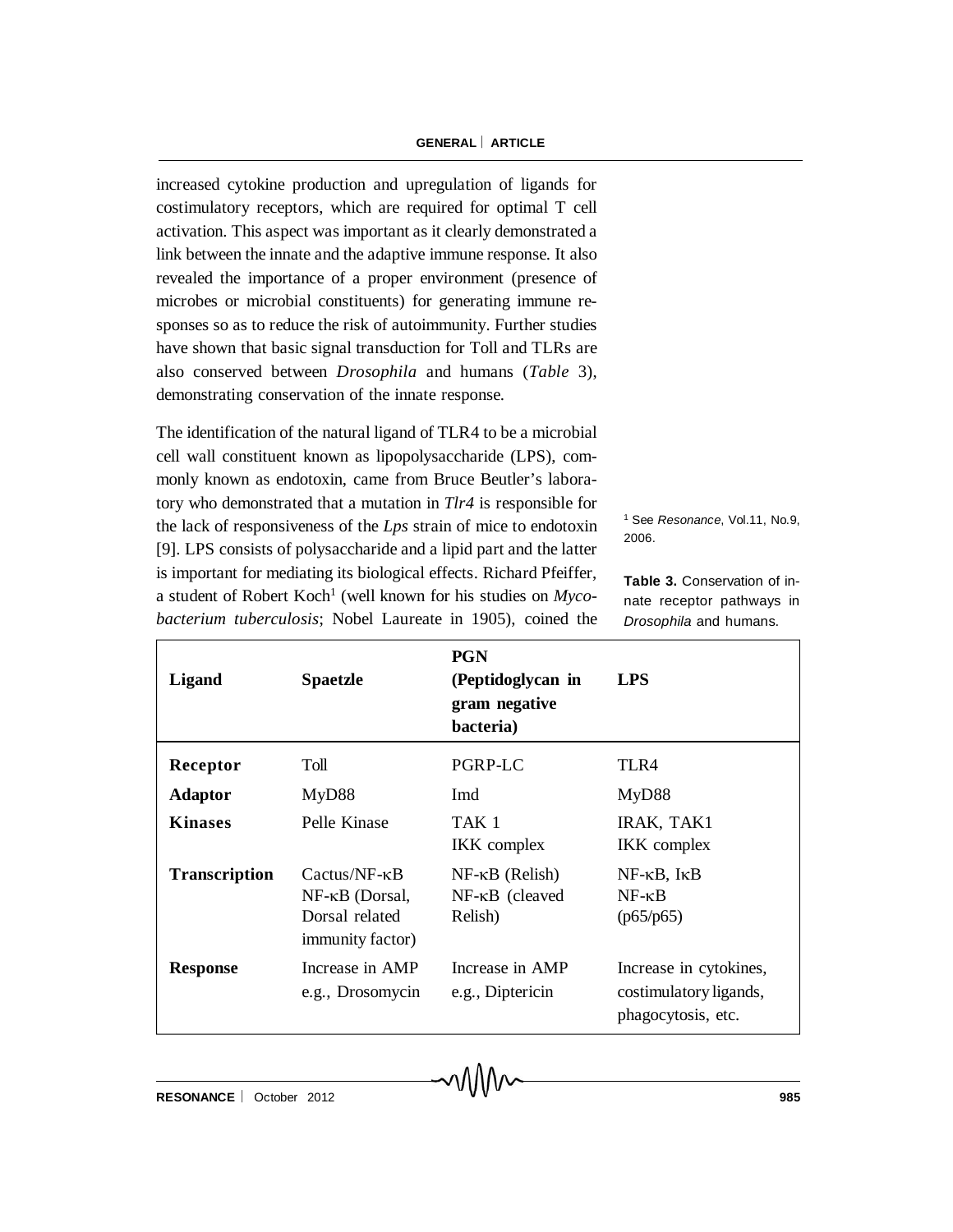term "endotoxin" (heat stable bacterial toxin) when he found that dead bacteria induced a vigorous immune response in guinea pigs.

#### **Bruce Beutler**

Bruce Beutler appears to be a young man in great hurry having completed his undergraduate degree at the University of California, San Diego, USA at age 18 and MD fromthe University of Chicago, USA at age 23. He has had a remarkable career: As a postdoctoral researcher at Rockefeller University, he was the first to isolate and show that a protein induced upon LPS, which is responsible for lowering lipoprotein lipase amounts in cells and causing tissue wasting, is the cytokine  $\text{Trf}\alpha$  [3]. This cytokine is rapidly induced during the invasion of microbes and plays important roles in host immunity andinflammation. A hybridmolecule, known as Enbrel, consisting of the soluble  $TNF\alpha$  receptor fused to Fc domain of IgG1, binds to  $TNF\alpha$  and is used for the treatment of inflammatory disorders, e.g., rheumatoid arthritis, spondylitis, etc. One must be cautious as this treatment may also increase the susceptibility to infections by microbes. However, it does demonstrate that knowledge gained by studies in innate immunity may have translational outcomes and help to reduce pain and suffering in patients.

A highpoint of Beutler's career was the positional cloning approach and identification of the gene responsible for the *Lps* defect in two strains of mice that are hyporesponsive to LPS. This study involved molecular mapping of the region, and finally, pinpointing of the gene responsible for the *Lps* defect to be *Tlr4*. Interestingly, the mutations in the two strains of mice were distinct: a mutation from Proline to Histidine at position 712 was observed in the C3H/HEJ strain whereas *Tlr4* was not synthesized (null mutant) in the C57BL/10ScCr strain. Further elegant studies involving a variant of LPS that contains 4 acyl chains as compared to the normal LPS molecule with 6 acyl chains revealed that Tlr4 could recognize variants of LPS and is likely to bind directly to LPS. Beutler is now at the Centre for Genetics of Host Defence, University of Texas, Southwestern Medical Centre,

MM

Ahighpoint of Beutler's career was the positional cloning approach and identification of the gene responsiblefor the *Lps* defect in two strains of mice that arehyporesponsive to LPS.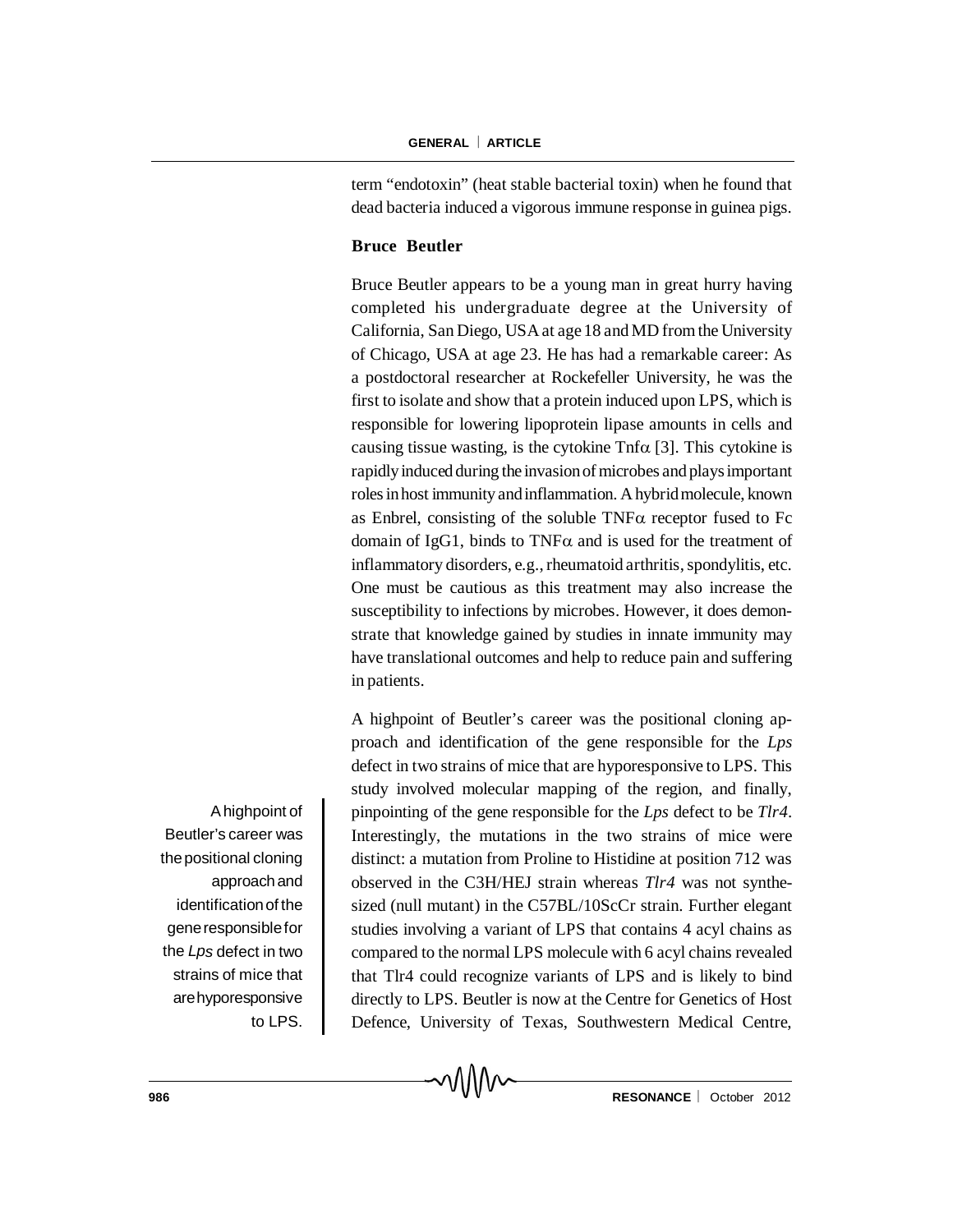**GENERAL** ¨ **ARTICLE**

| Receptor         | <b>Ligand</b>               | <b>Origin of Ligand</b>     |
|------------------|-----------------------------|-----------------------------|
| TLR1             | <b>Triacyl Lipopeptides</b> | Bacteria and Mycobacteria   |
|                  | Peptidoglycan               | Gram-positive bacteria      |
|                  | Lipoprotein/lipopeptides    | Various pathogens           |
| TLR <sub>2</sub> | Lipoteichoic acid           | Gram-positive bacteria      |
|                  | Lipoarabinomannan           | Mycobacteria                |
|                  | Porins                      | Neisseria                   |
|                  | Zymosan                     | Fungi                       |
| TLR3             | Double-Stranded RNA         | Viruses, damaged host cells |
| TLR4             | Lipopolysaccharide          | Gram-negative bacteria      |
|                  | Fusion protein              | Respiratory syncytial virus |
| TLR5             | Flagellin                   | Bacteria                    |
|                  | Diacyl lipopeptides         | Mycoplasma                  |
| TLR6             | Lipoteichoic acid           | Gram-positive bacteria      |
|                  | Zymosan                     | Fungi                       |
| TLR7             | Single-stranded RNA         | Viruses                     |
| TLR8             | Single-stranded RNA         | <b>Viruses</b>              |
| TLR9             | CpG-containing              | Bacteria and Viruses        |
|                  | hypomethylated DNA          |                             |
| TLR10            | Not Determined              | Not Determined              |

Dallas where he heads a large group of researchers and is actively involved in identifying different genes that cause immune defects, e.g., mutations that affect susceptibility to mouse mammary virus etc.

There are twelve TLRs in mice and ten in humans that are involved in binding different ligands (*Table* 4). The basic structure of the mammalian TLR consists of a large domain known as the LRR motif which is involved in ligand binding. The Cterminal region contains the TIR domain which is involved in protein-protein interactions, i.e., binding to other TLRs. TLR4 pairs with itself but other TLRs pair with other members and this may affect ligand specificity. For example, the complex of TLR2:TLR1 recognizes bacterial lipoprotein whereas the complex of TLR2:TLR6 recognizes peptidoglycan, zymosans, and **Table 4.** TLRs and their ligands.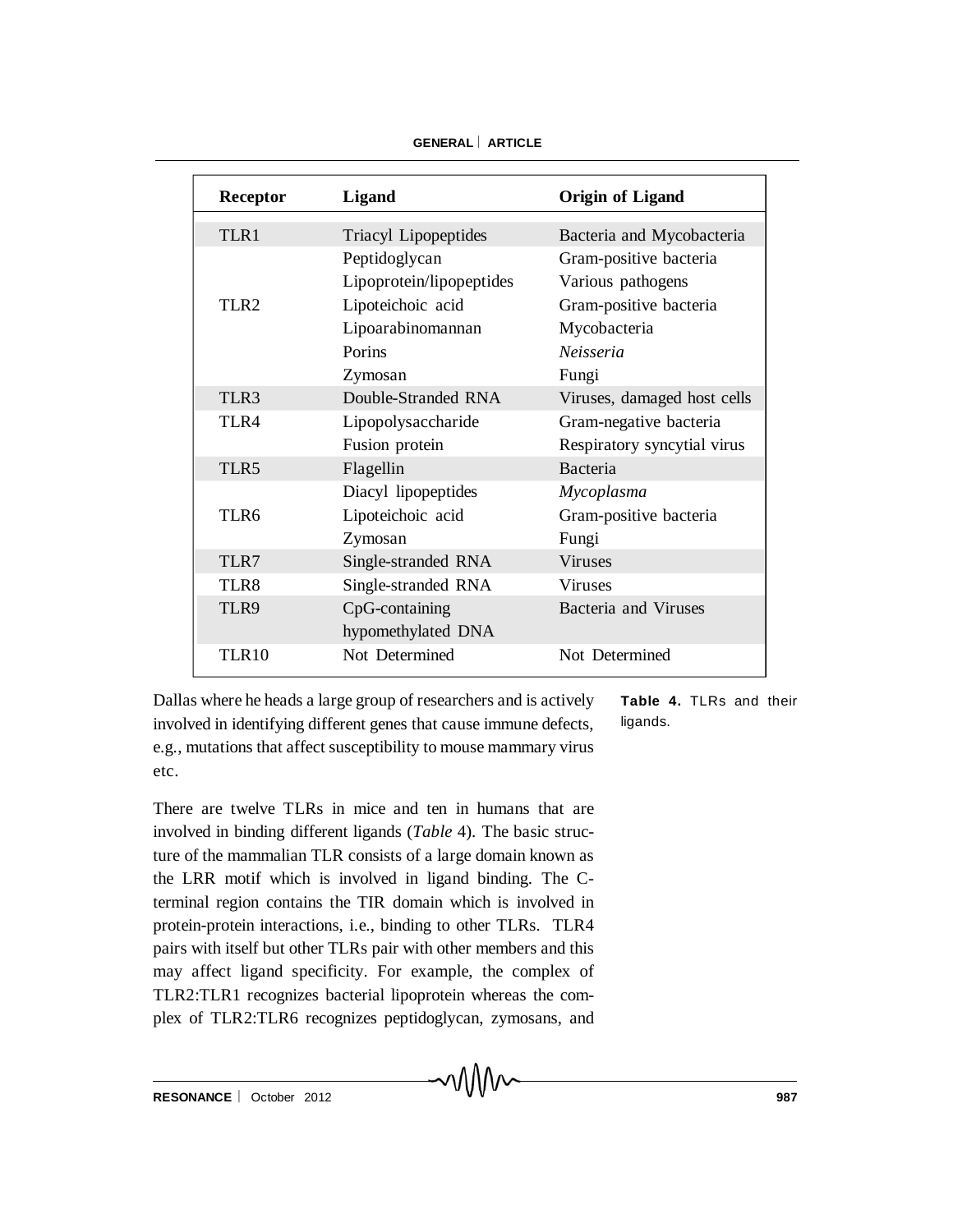

**Figure 4.** TLR structure, distribution and function.

bacterial lipoproteins. Although TLR4 is the key receptor required for recognition of LPS, other proteins are also important. The LPS binding protein is required to transport LPS in serum and transfers LPS monomers to CD14, a glycosylphosphatidylinositollinked cell surface protein. A small protein Myeloid Differenciation factor-2 (MD2) is associated with TLR4 and is important for cellular responsiveness to LPS. Most likely, a complex of TLR4/ MD2 binds LPS. Activated TLR4 binds to the adaptor MyD88 that mediates interaction with IRAK, a serine threonine kinase. Following the activation of IKK which phosphorylates and targets IKB for degradation, NFKB translocates to the nucleus and mediates its effects (*Figure* 4).

#### **Relationship Between the Innate and Adaptive Responses**

As has been discussed extensively, the innate immune response is an essential and important component of the immune system. However, the hallmarks of the vertebrate or mammalian immune response are specificity and memory, which are a result of the adaptive nature of the immune system. These are generated only upon activation of the adaptive response by means of the initial phagocytosis and presentation of antigens by the innate immune cells to the cognate receptor bearing lymphocytes of the adaptive system. Consequently, activation of the adaptive immune cells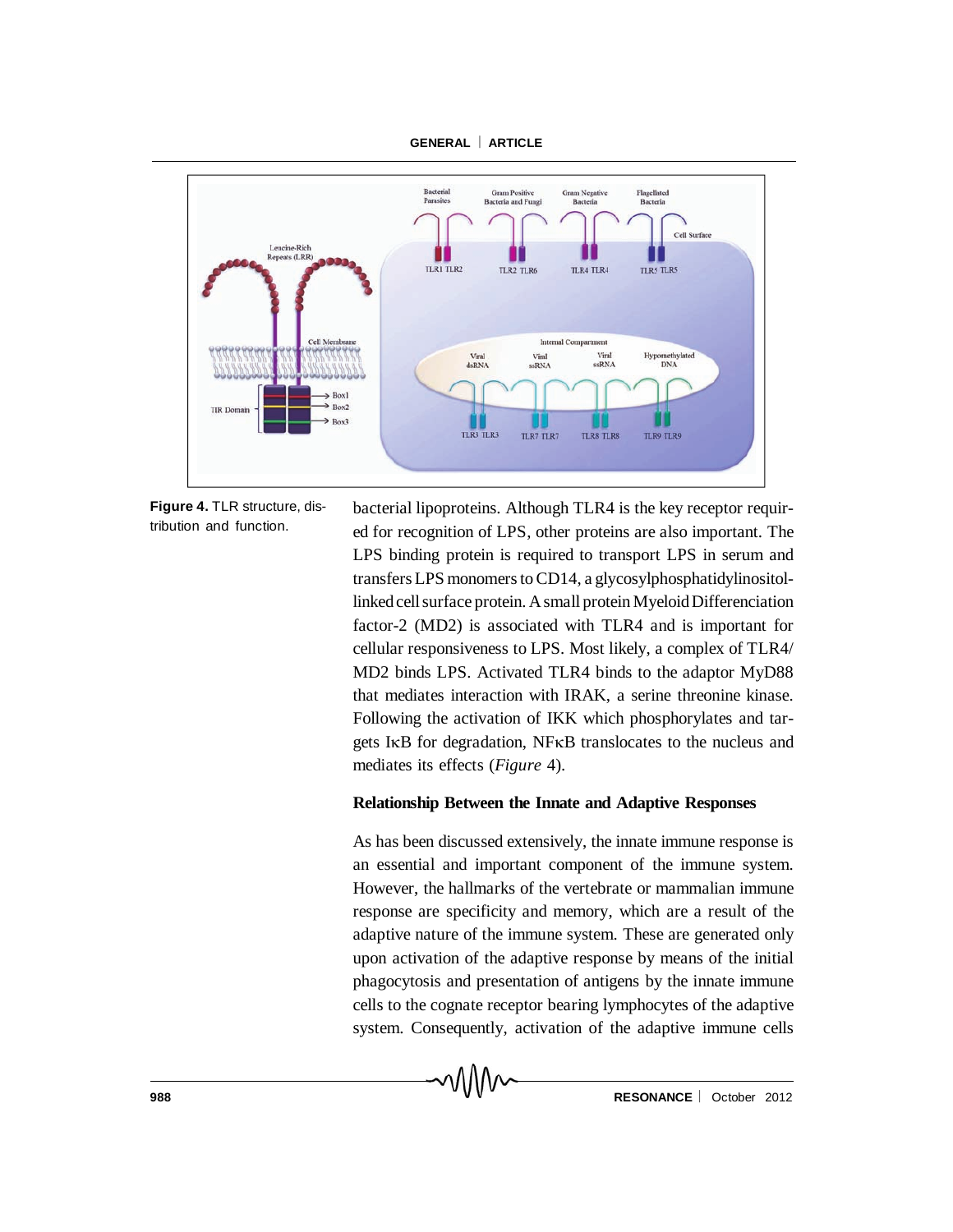signals to the innate system and fine-tunes further responses by means of cytokines, chemokines and cell surface receptors. In order to elicit appropriate adaptive and innate responses, communication between the two arms is essential. Macrophages, dendritic cells, natural killer cells from the innate system and helper T cells, killer T cells from the adaptive system are important for this cross-talk.

# **Dendritic Cells**

A classic case of cross-talk between the innate and adaptive immune systems is that of the dendritic cells. These professional antigen presenting cells (APCs) function as sentinels that can capture and process antigens and migrate to lymph nodes to present them to naive CD4+ T helper and CD8+ T cytotoxic cells for activation. Additionally, dendritic cells can sense changes in the cytokine milieu in the environment and undergo phenotypic maturation along with secretion of type I interferons and IL12, which are critical to macrophage recruitment and T-cell activation. In addition, the differentiation of the T helper cells into other sub-types, e.g.  $T_H1$ ,  $T_H2$ , etc., is also influenced. In fact, the immense antigen processing, presentation and T-cell activation potential of dendritic cells can be harnessed to develop novel methods of immune therapy. The role of dendritic cells (DC) is tied to the discoveries of Ralph Steinman.

### **Ralph Steinman**

Ralph Steinman completed his undergraduate studies from Montreal, Canada and MD degree from Harvard Medical School, Boston, USA. For his postdoctoral studies, he chose Zanvil Cohn's laboratory at the Rockefeller University, New York. He was intrigued by the initiation of T cell responses. Although he did not have a hypothesis, he initiated work on spleen cells – unlike others in Cohn's laboratory who worked on peritoneal macrophages. He characterized a cell type from lymphoid organs that were dendritic and appeared to be distinct from the previous immune cells described [10]: adherent, present in small numbers with In order to elicit appropriate adaptiveandinnate responses, communication between the two arms is essential.

The immense antigen processing, presentation and T-cell activation potential of dendritic cells can be harnessedto develop novelmethodsof immune therapy.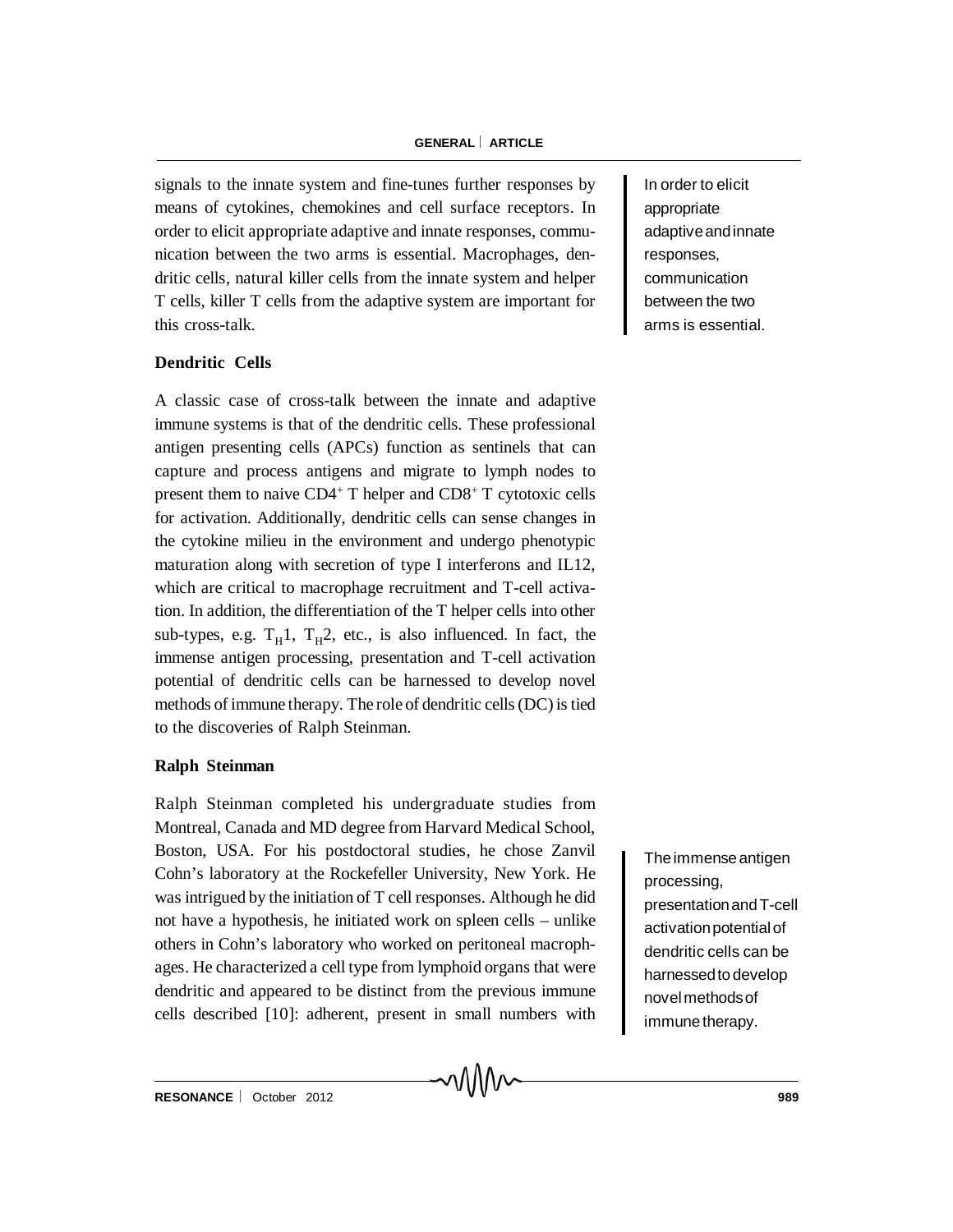

**Figure 5.** Strategies for the design of dendritic cell-based vaccines.

Although the first evidencefor an adaptiveimmune response is seen only in the chordates, variousinnatedefence mechanisms can be observedin almost every level of the evolutionary tree.

distinct morphology (large nucleus and many mitochondria). Importantly, these cells did not endocytose particles, unlike macrophages. Subsequent studies showed that the potency of these cells to act as antigen presenting cells and induce the activation of naïve T cells was 100 times more than B cells or macrophages [5]. The ability of a cytokine, GM-CSF, to increase the cell number of DCs proved to be extremely important and led to the possibility of using large number of these cells to process and present antigens to boost T cell responses in case of patients suffering from tumours, etc. Also, targeting of antigens to an endocytic receptor (DEC-205) on DCs enhances the efficacy of antigen presentation. He does mention in his autobiographical write-up that his NIH grant no. 13013 was funded continuously for 36 years [11].

Initial work from the 1990s had demonstrated that dendritic cells loaded with antigens *ex-vivo* could immunize mice as well as human volunteers, thus presenting the idea of a potential dendritic cell based, T cell-immunity inducing vaccine. Subsequent discoveries of uptake receptors (CD205 or DEC-205) on dendritic cells led to further developments of this technology. Briefly, peripheral blood mononuclear cells are harvested from a patient and cultured *in vitro* to enrich dendritic cell populations. The dendritic cells are then mixed with the antigen, which could be a viral protein or of tumour origin, such that they take up the antigen and are 'loaded' with it. These antigen-loaded autologous dendritic cells are then injected back into the patient such that the patient's T cells can be presented with the antigen and a robust antigen specific cell-mediated immune response can be elicited (*Figure* 5).

#### **Evolutionary Aspects of the Innate Immune System**

Although the first evidence for an adaptive immune response is seen only in the chordates, various innate defence mechanisms can be observed in almost every level of the evolutionary tree. This is due to the constant struggle for survival that has existed amongst the various species that inhabit the earth, and a strong immune defence system being essential for the continued exist-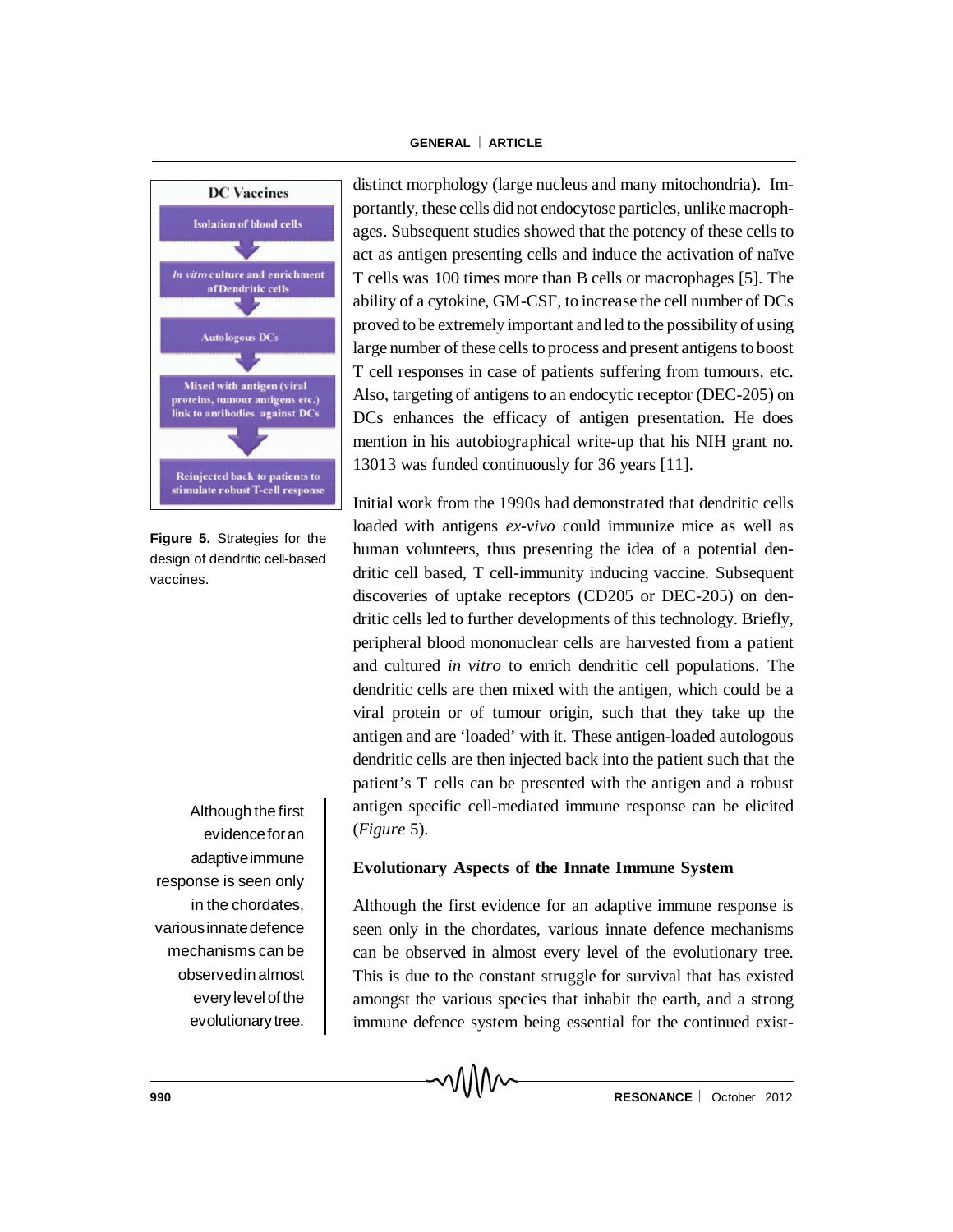ence of any given species. When one studies these various innate strategies, a unifying feature observed is the ability to distinguish molecular patterns as self or pathogen associated using germ-line encoded PRRs. Another is the synthesis of soluble molecules capable of neutralizing or destroying the pathogenic agent. Phagocytosis, as an innate immune strategy, is conserved in lower invertebrates (such as protozoans and sponges) and is also an important feature of the more evolved mammalian immune system, e.g., the enteric protozoan *Entamoeba histolytica* utilizes phagocytosis as a food-gathering as well as defence mechanism, while in the lower metazoan *Drosophila*, hemocytes are phagocyte-like cells that are important for both development and innate immune responses. Higher mammals have various phagocytic cells, e.g. neutrophiles and macrophages, with distinct functions. Thus many characteristics of the innate immune system are conserved across the evolutionary scale but there have been constant changes and improvements too as organisms have evolved into multi-cellular and complex structures.

The study of immunity in plants is an interesting area and the role of LRR domain containing proteins in recognition of microbes is also conserved in plants. These are membrane-bound receptorlike kinases or receptor-like proteins. In fact, Fls2 in *Arabidopsis thaliana* is well studied and recognizes flagellin encoded by *Pseudomonas syringae*. The activation of PRR in plants leads to: changes in ion fluxes, oxidative burst, activation of protein kinases and transcription factors and production of antimicrobials. Some of the plant encoded anti-microbials are: chitinase,  $\beta$ 1-3 glucanase (both target microbial cell walls), defensins (AMPs), phytoalexins (phenolics, etc.). Plant hormones also play multiple roles in anti-microbial resistance. The production of salicylic acid by plants is associated with resistance to signalling of biotrophs (pathogen which keeps the plant alive) whereas Jasmonic acid signalling is involved in response to necrotrophs (pathogen which causes necrosis and kills the plant). In addition, plants contain resistance (R) loci, which allows recognition of specific pathogen effectors and there are about 100 R loci in *Arabidopsis*.

MW

Many characteristics of the innate immune system are conserved across the evolutionary scale but there have been constant changes and improvements too as organisms have evolvedintomulticellular and complex structures.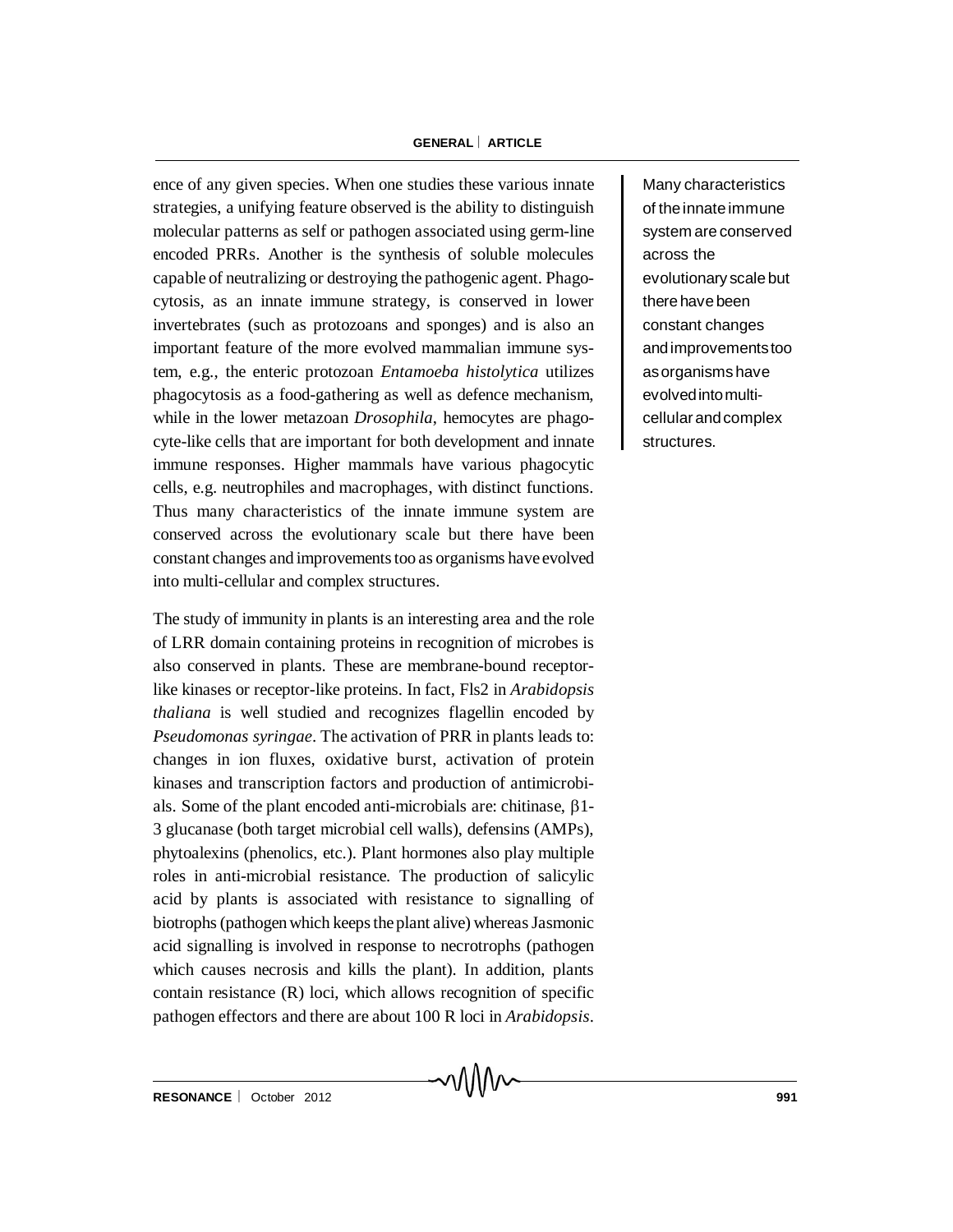Interestingly, the domain organization of R proteins reveals the presence of a C-terminal LRR domain: N-terminal coiled-coil domain–middle nucleotide binding site – C-terminal LRR domain. R loci activation is often associated with increased production of salicylic acid and death of infected and neighbouring cells to block the spread of infection. This form of programmed cell death is known as the 'hypersensitive response' in plants.

Perhaps unravelling the complexities of the mammalian immune system might be easier if the simpler immune systems of invertebrates and lower vertebrates are understood from a comparative evolutionary perspective, possibly even providing us with answers regarding the dysfunction of the more complex systems.

#### **Importance of Innate Immunity**

Why is the study of innate immunity important? Our body recognizes and responds to microbes and microbial constituents. In fact, the immune response to antigen is greatly enhanced in the presence of microbial constituents. This observation was recognized by C Janeway (1943–2008) who termed it as the "immunologist's dirty secret." Therefore, to generate a good immune response, adjuvants consisting of microbial products are included in antigen preparations and vaccines. Apart from microbial adjuvants, our body also responds to endogenous molecules, e.g., dead cells, cholesterol crystals, uric acid crystals. These may also manifest their effect during disease, e.g., the inflammatory response is important in the clogging up of blood vessels leading to heart failure. Finally, gout is a painful disease that occurs due to accumulation of crystals of uric acid (*Table* 2).

An overt inflammatory response to infections can be harmful and is known as septic shock. This highly inflammatory condition is often observed in patients who develop infections after postoperative surgery. This response by the body's immune system causes greatly increased cytokine amounts leading to low blood pressure due to vasodilation and increased vascular permeability. Often patients succumb due to multi-organ failure affecting the kidneys, lungs, heart and about 30% of patients who suffer septic

MM

Anovert inflammatory response to infections can be harmful and is known as septic shock. This highly inflammatory condition is often observedinpatients whodevelop infectionsafter postoperative surgery.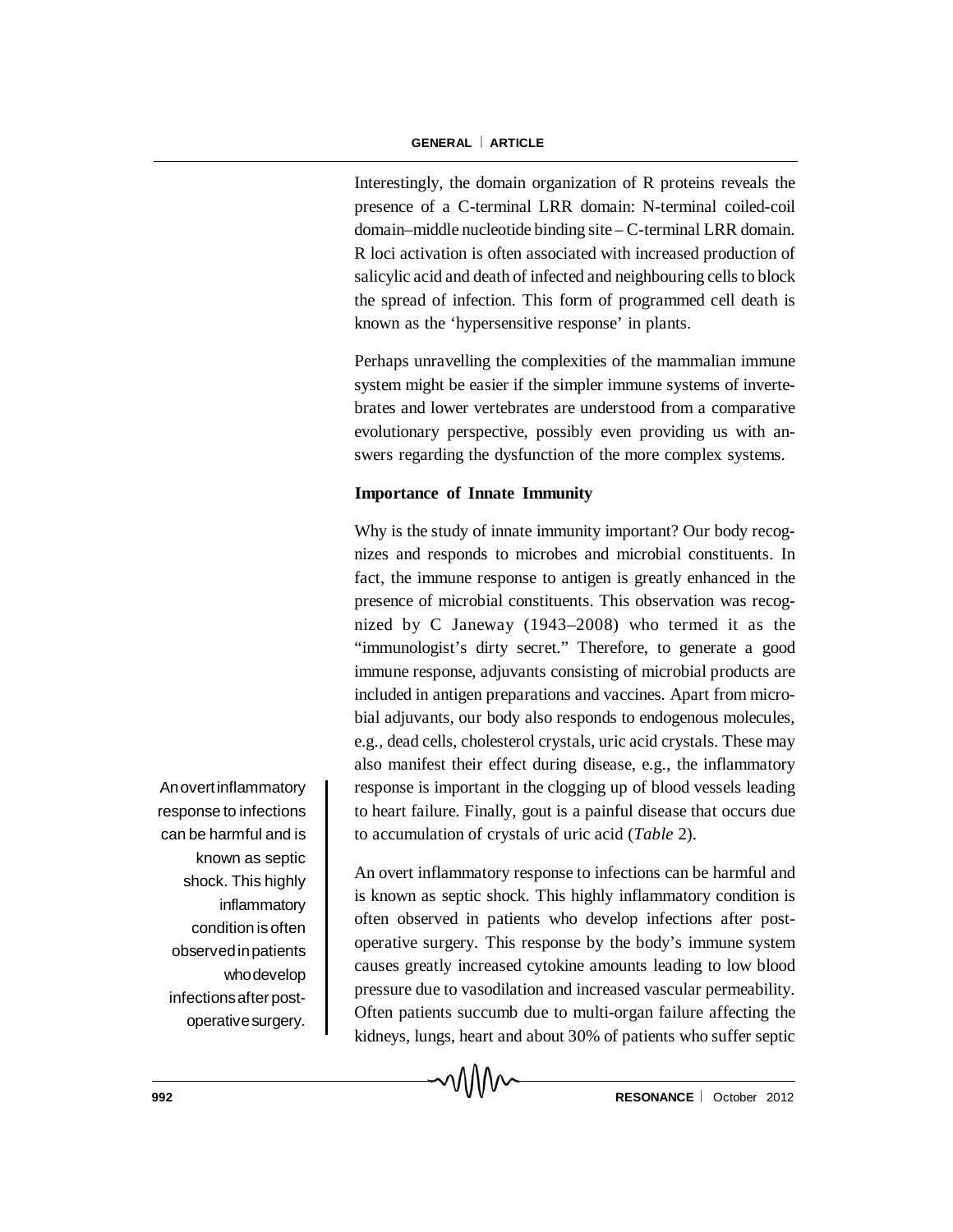shock die (according to statistics in the US). Needless to add, drug companies are interested in finding cures to septic shock but an effective drug has been elusive against this multi-factorial disease. Overall, it is important to stress that although the innate system is important for our defence, it needs to be regulated and may harm the host under some conditions (*Table* 2). In fact, the amounts of endotoxin or LPS are measured in all fluids that are injected into the body. A common method of testing involves the use of extracts of blood cells from the horse shoe crab, *Limulus polyphemus*, which coagulate in the presence of very small amounts of LPS. This is a good example to illustrate the innate response in lower organisms and one that has a biotechnological application. Further studies on the innate receptors and mechanisms may shed light on the regulation and possibly drug targets that may be effective in regulating innate immunity for the benefit of the host.

The relationship of innate responses to disease has been studied in this review, e.g., the roles of MBL and common opsonic defect, NADPH oxidase in chronic granulomatous disease, NOD2 and Crohn's disease. TLR4 affects our ability to respond to the endotoxin (LPS) and recent studies also show that mutations in TLR4 can affect susceptibility to meningococcal septicaemia. Therefore, further studies are likely to identify more candidates and their ability to modulate immune responses. These, in turn, may help to identify drug targets that may be useful for patients during inflammatory diseases.

### **Concluding Thoughts**

One half of the 2011 Nobel Prize in Medicine or Physiology was jointly awarded to Jules A Hoffmann and Bruce Beutler for the identification of innate immunity receptors in insects and mammals and the other half was awarded to Ralph Steinman for the discovery and roles of dendritic cells (*Figure* 6). Prof. Steinman was suffering from pancreatic cancer and passed away two and a half days before the Nobel Prize was announced. In general, a Nobel Prize is not awarded posthumously, but an exception was made in his case.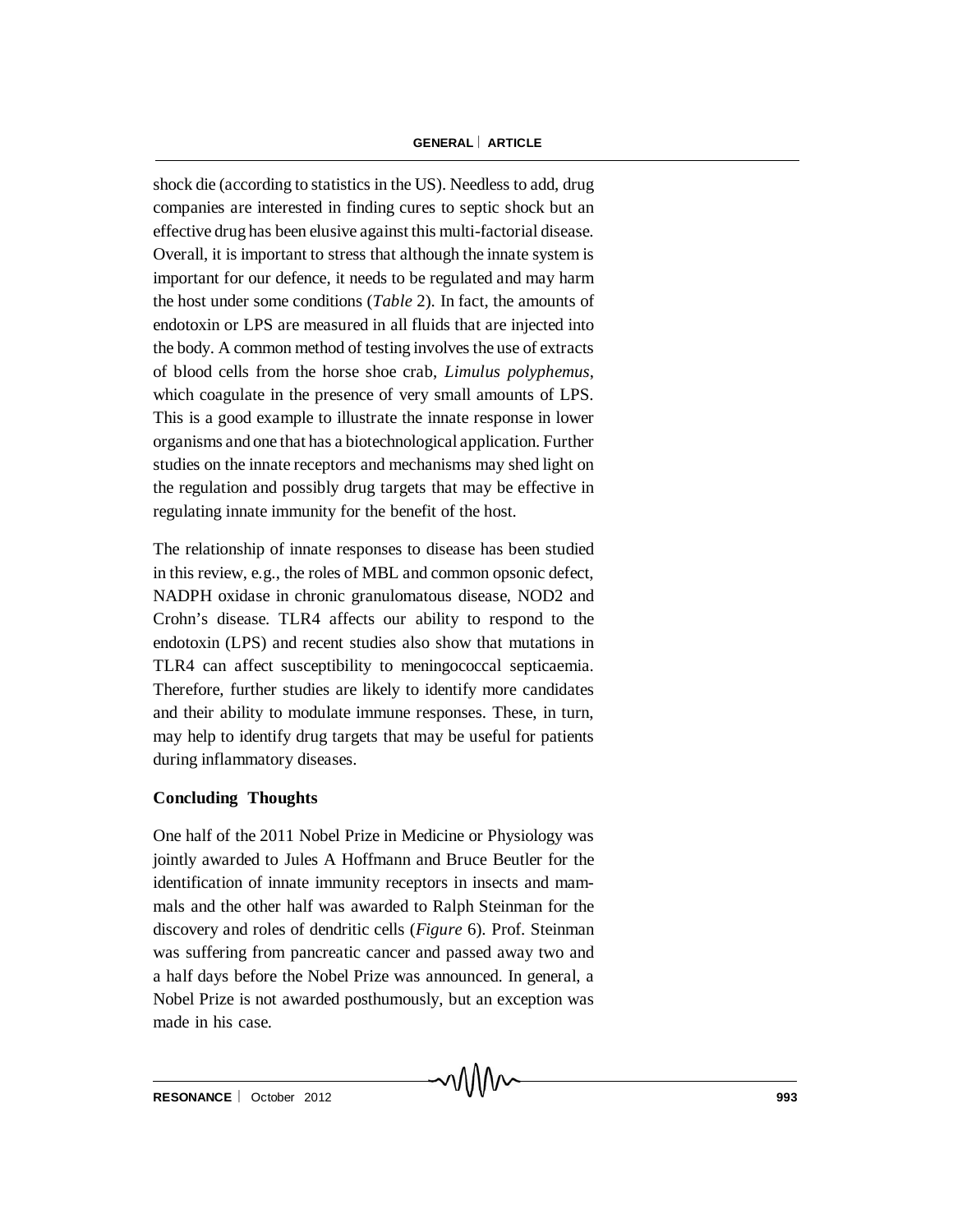**Figure 6.**One half ofthe 2011 Nobel Prize in Physiology or Medicine was awarded jointly to Bruce A Beutler and Jules A Hoffmann while the other half was awarded to Ralph M Steinman.



What lessons do these awardees teach us? It is obvious that a lot of hard work, patience, grant funding and a bit of luck plays roles in success. However, the key is to 'ask a good question' and to 'identify an important area of research'. Often one has to plough a lonely road and Hoffmann's work is illustrative of this aspect. At the time he started working in this area, adaptive immunity was more glamorous and most Nobel Prizes in Immunology were awarded to this area. Only Metchnikoff's studies on the discovery of phagocytosis (Nobel Prize, 1908) can be considered to be a study on innate immune responses. Therefore, it has taken more than a hundred years for the Nobel Prize to be awarded again to scientists studying innate immunity and represent recognition for this area. As there is no guarantee of success, scientists tend to work in areas that they are 'passionate' about. Hoffmann initiated this work because he was intrigued with immune defence systems in insects. This work led to studies on the roles of innate receptors in humans too and C Janeway showed the functional role of TLRs in modulating adaptive immunity. The *in vivo* physiological relevance of TLRs was shown by Beutler's laboratory with the identification of mouse *Tlr4* as the gene responsible for lack of responsiveness to LPS (endotoxin). Also, it may be important not to follow the crowd: Steinman worked on dendritic cells whereas most members in Zalvin Cohn's lab worked on peritoneal macrophages. All three awardees have acknowledged the roles of their mentors and colleagues for 'supporting' their work. After all, 'nurture' is an important aspect in long drawn out scientific studies.